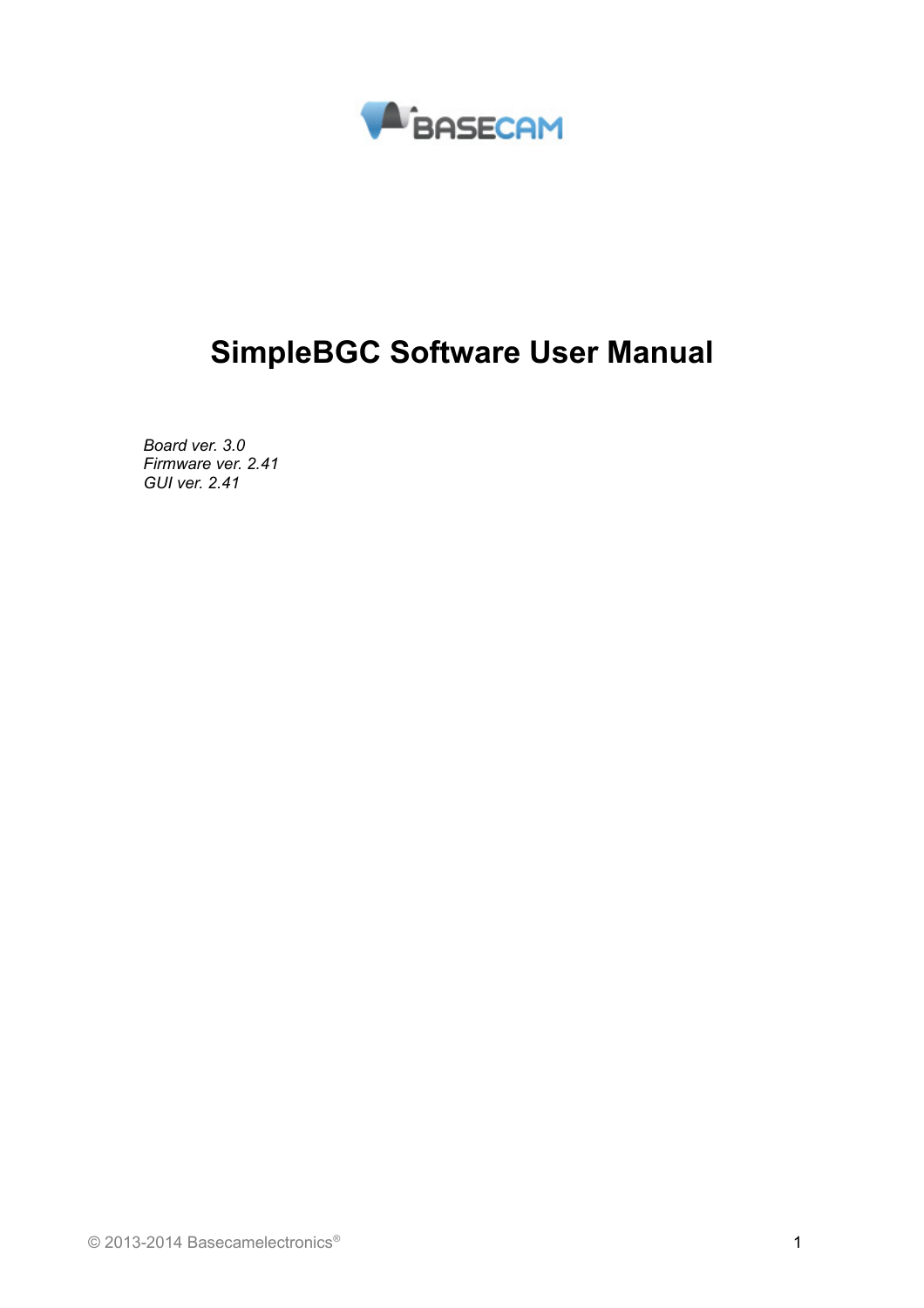## *Connection to PC*

To connect board to your PC, you need a miniUSB cable. First time a USB cable is plugged, you need to install the appropriate software driver. If your PC does not install the driver automatically, install one manually from this link: [http://www.silabs.com/products/mcu/pages/usbtouartbridgevcpdrivers.aspx.](http://www.silabs.com/products/mcu/pages/usbtouartbridgevcpdrivers.aspx) After you install the driver and connecting the board, a new virtual COM port will be created. You need to choose this COM port in the SimleBGC software (GUI) to initiate the connection.

It is safe to connect USB and main power (battery) simultaneously. But be very careful to not reverse the polarity of the main battery, because in this case it will burn out controller and may damage your PC!

There is also a possibility to use Bluetooh–To-Serial adapter (HC-05, Sparkfun BlueSMiRF, and comparable) to connect to the GUI and tune the board remotely. There is a special connector on the board that matches the same one on the BT module. It is marked as UART and contains pins: 5V, GND, RX, TX. You can solder BT module over it or use extender Male-Male 4pin cable.

**IMPORTANT NOTE**: Bluetooth module must be configured at **115200** baud rate and **Even** parity (generally its not set by default, refer your module's user manual to find how to configure it). With these settings, you will be able to connect to the GUI and even to upgrade firmware remotely.

Note, that HC-06 with original firmware does not support 'Even' parity. It will connect to GUI, but won't let to update firmware.

### *Running application*

Follow these steps to connect your main controller board to the GUI software:

- Connect the mini-USB cable
- Start the GUI, select correct COM-port from the list, and click **"Connect"**. After the connection is established, all board settings and profiles will be loaded into the GUI. You can re-load the current board parameters anytime by clicking the **"READ"** button.
- After adjusting parameters in the GUI you should write them to the controller board by clicking the **"WRITE"** button. Only the current profile parameters will be saved to the board. To return to the default settings select from menu **"Board"** - **"Reset to defaults"**. This command restores default setting for active profile only and does not affect general settings and calibration data. To completely restore factory setting, choose **"Board" - "Erase EEPROM"** command. This command erases all settings in all profiles, and all calibration data.
- To choose a different profile (with different settings) select it from the list of profiles (located in the upper right corner of the GUI window). You can store different settings as three different profiles onto the controller board. You can switch profiles saved on the board, by choosing the profile in the GUI, by pressing the hardware MENU button, or from RC transmitter

You can give names to profile to better distinguish them. Custom names are stored in the GUI settings (*starting from 2.41 version, names are stored in the board, too*).

Remember that some settings are common for all profiles and can not be saved on a per-profile basis. Parameters such as sensor orientation, hardware configuration, RC inputs, and motors outs are the same across all profiles and are called "general" settings further.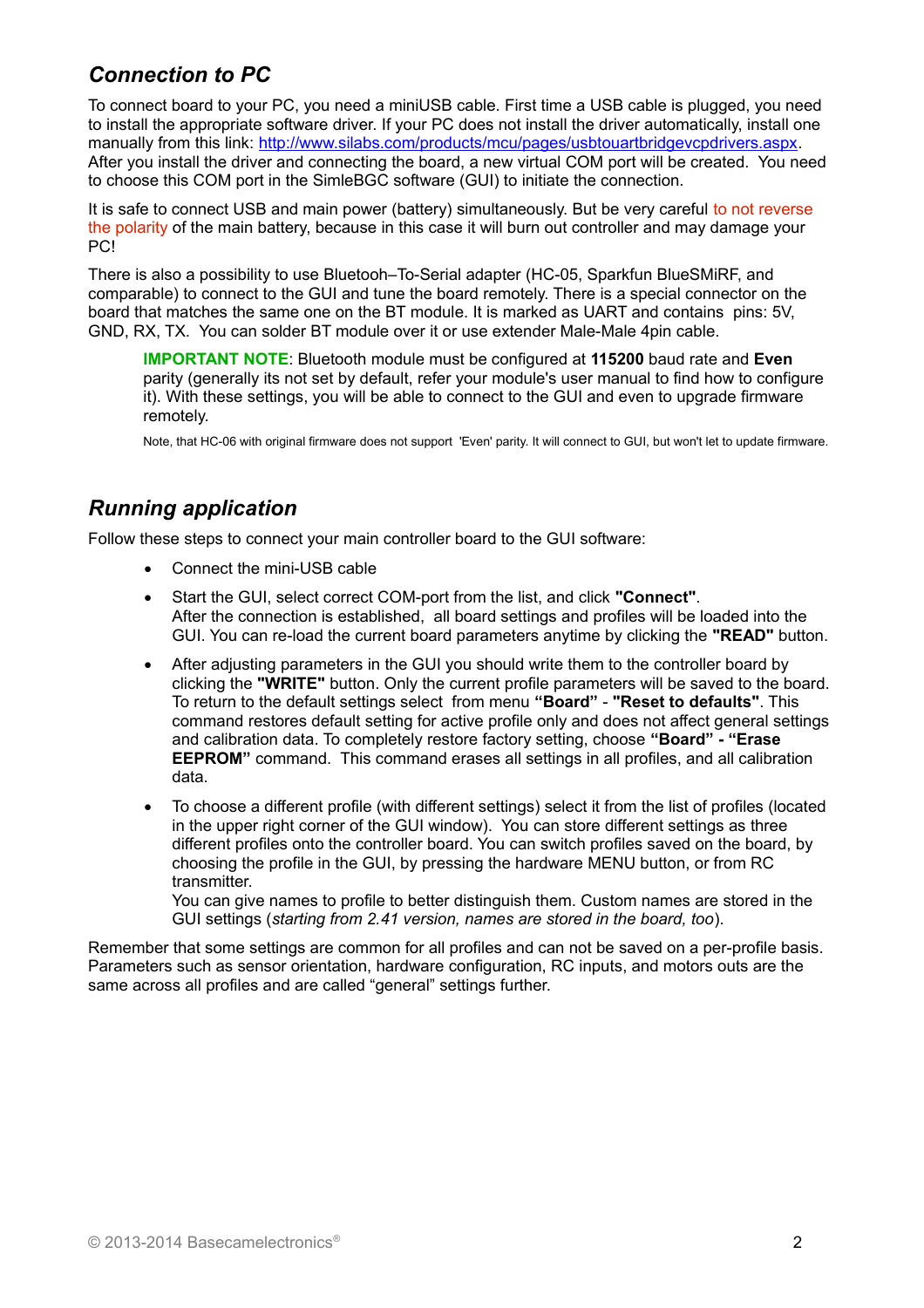# **GUI overview**

| SimpleBGC GUI v2.41 b3                                                                                      |                                           |                                      |                         | $\overline{\mathbf{x}}$<br>$\qquad \qquad \Box$ |
|-------------------------------------------------------------------------------------------------------------|-------------------------------------------|--------------------------------------|-------------------------|-------------------------------------------------|
| View Help<br>File Board Language                                                                            |                                           |                                      |                         |                                                 |
| Connection                                                                                                  |                                           | Profile                              |                         |                                                 |
| COM27<br>Disconnect<br>$\checkmark$                                                                         |                                           | Profile5                             |                         | Rename                                          |
| version 3.0<br>Board:<br>Firmware:                                                                          | 2.41 b3                                   | Load                                 | Save                    | basecamelectronics.com                          |
| <b>Basic</b><br><b>RC</b> Settings<br>Advanced<br>Service<br>Follow mode<br>Realtime Data<br>Firmware Upgra |                                           |                                      |                         |                                                 |
| <b>PID Controller</b>                                                                                       | <b>Motor Configuration</b>                |                                      |                         |                                                 |
| P<br>D<br><b>ROLL</b><br>0.1 <sup>o</sup><br>$5\frac{1}{x}$<br>$10^\circ$                                   | <b>POWER</b><br><b>ROLL</b><br>$50^\circ$ | <b>INVERT</b><br>$0\frac{1}{2}$<br>п | NUM.POLES<br>$14^\circ$ |                                                 |
| <b>PITCH</b><br>$0.1\frac{6}{9}$<br>$5\frac{1}{2}$<br>$10^{\circ}$                                          | <b>PITCH</b><br>50 <sub>1</sub>           | $0\frac{1}{2}$<br>□                  | $14^\circ$              |                                                 |
| YAW<br>0.1 <sup>2</sup><br>$5\frac{1}{x}$<br>$10^\circ$                                                     | YAW<br>$50^\circ$                         | $0\frac{1}{2}$<br>П                  | $14^\circ$              | $-1.19$ 0.07                                    |
| dg/sec <sup>2</sup><br>$500^\circ$<br>Init accelerations                                                    |                                           | AUTO                                 |                         | <b>THE REAL PROPERTY</b>                        |
| <b>External FC Gain</b>                                                                                     | Sensor                                    |                                      |                         |                                                 |
| <b>ROLL</b><br>$0\frac{1}{2}$                                                                               | Axis TOP                                  | <b>RIGHT</b><br>$\mathsf{x}$<br>z    |                         | $J$ , $J$ , $J$                                 |
| <b>PITCH</b><br>$0\frac{1}{2}$                                                                              |                                           | Skip Gyro calibration at startup     |                         | <b>ROLL</b>                                     |
| <b>AUTO</b>                                                                                                 | CALIB.ACC                                 | CALIB.GYRO                           |                         | $-3.36$ 0.05                                    |
|                                                                                                             | Configure:                                | Frame IMU<br>Camera IMU              |                         |                                                 |
| MOTORS ON/OFF                                                                                               |                                           | <b>READ</b>                          | <b>WRITE</b>            | <b>OFFICE TO</b>                                |
|                                                                                                             |                                           | Cycle time:<br>801                   | I2C errors: 0           | array.                                          |
|                                                                                                             |                                           |                                      |                         |                                                 |
|                                                                                                             |                                           |                                      |                         | $-27.84$ 0.                                     |
| Parameters successfully loaded from board.                                                                  |                                           |                                      |                         | <b>BAT</b><br>$0.0\,$                           |

*The GUI contains different functional blocks:*

- 1. Configuration block in the central part of the window, organized by 'tab':
	- Basic Basic gimbal stabilization settings. Adjusting these settings is usually adequate to achieve good camera stabilization.
	- Advanced More precise tuning options.
	- RC settings to control the gimbal roll/pitch/yaw orientation with RC inputs.
	- Service Specify the behavior of the MENU button (located on the controller board or mounted externally) and tune the battery monitoring service.
	- Follow settings related to special mode of the camera control when it follows frame.
	- Monitoring real-time sensor data monitoring. This screen is extremely helpful in tuning your gimbal performance. Firmware Update — Firmware and GUI software versions and update options.
	- Upgrade lets you to check the fresh version of firmware and upgrade if necessary.
- 2. Connection COM-port selection and connection status.
- 3. Profile Profile selection, loading, re-naming, and saving.
- 4. Control Panel graphic visualization of gimbal orientation angles in three axes.
	- *Black arrows are displaying the angles, blue arrows are a 10x time magnification to provide higher precision. Red marks show target angles that gimbal should keep.*
	- *Thin blue lines shows the maximum (peak) deflection from the central, neutral point.*
	- *Blue digits show* peak *deflection amplitude. Using these numbers,* stabilization *quality* can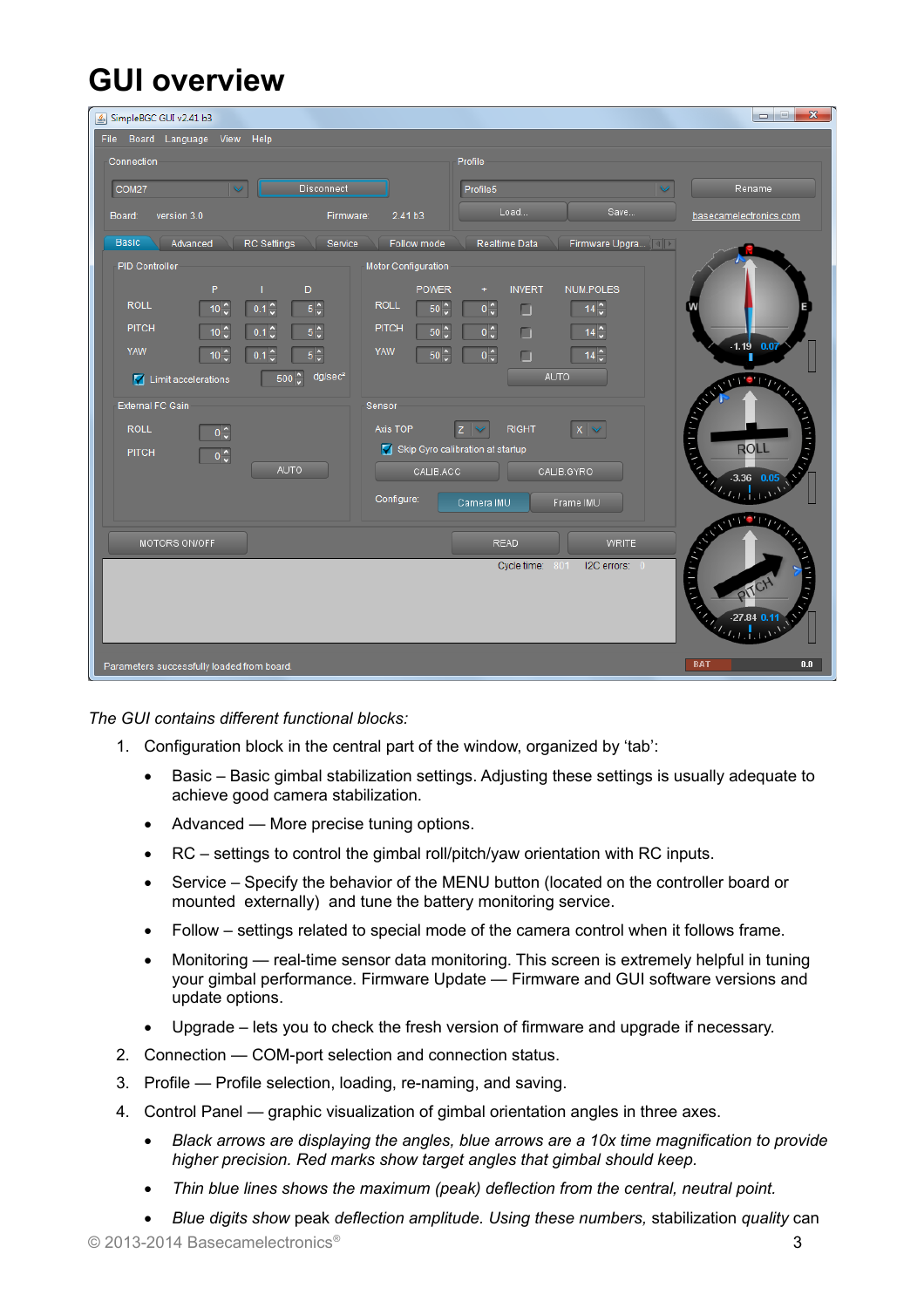*be estimated.*

- *Vertical red bars to the right of the scales show actual power level, from 0 to 100%.*
- *Gray arrows shows the angle of a stator of each motor, if known.*
- 5. READ, WRITE buttons are used to transfer setting from/to board.
- 6. MOTORS ON/OFF button is used to toggle motors state.
- 7. At the bottom of the screen, tips, status or error messages (in red color) are displayed . Overall cycle time and I2C error count is also displayed.
- 8. Battery voltage indicator with warning sector.

#### **Language menu**

The GUI starts in the English version of the user interface. To change the interface language, choose one in the 'language' menu and restart the program.

#### **View menu**

You can change a visual theme from the "View" menu. For example, when using GUI outdoor, better to switch to one of the high-contrast themes.

Further in this manual each tab is described in details. At the end of this manual, you can find step-bystep tuning recommendations.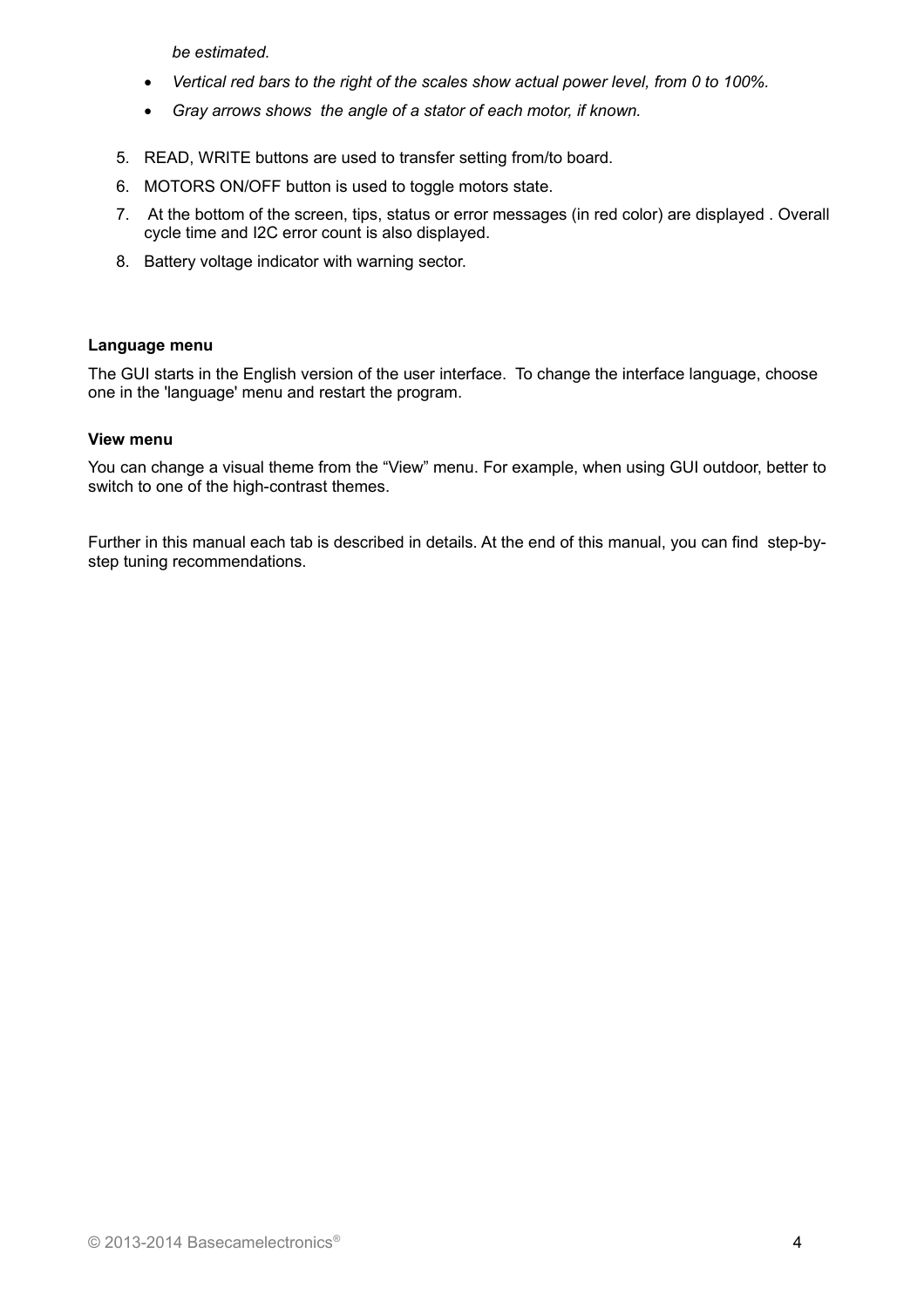# **Basic Settings**

Note: Before tuning your controller, install the camera into the gimbal firmly and ensure your gimbal's center of gravity is leveled as much as possible.

- **P,I,D PID regulation parameters for all axes. .**
	- P describes the power of disturbance response. Higher values means a stronger response reaction to external disturbance. Raise this value until the stabilization quality of fast disturbances will be adequate. If the "P" value is too high, oscillations of the axis will start to be present. These oscillations will get worse if there are vibrations that reach the IMU sensor board. *If oscillations occur, raise the "D" parameter by 1 or 2 units, and then try to raise the "P" value again.*
	- D The "D" value reduces the reaction speed. This value helps to remove low-frequency oscillations. A "D" value that is too high can cause high-frequency oscillations, particularly, when the IMU sensor is exposed to vibrations.
	- I The "I" value changes the speed at which the gimbal moves to incoming RC commands and to move the gimbal back to neutral. *Low values result in a slow and smooth reaction to RC commands and to getting back to neutral. Increase this value to speed up the movement*
- **Limit Accelerations** this option lets to limit angular accelerations in case of hard RC or Serial control (useful to prevents jerks or skipped steps, smoother camera control, less impact on the multirotor's frame). The less is value, the smoother is camera rotation under control.
- **POWER** maximum voltage supplied to the motors (0 255, where 255 means full battery voltage). Choose this parameter according to your motor characteristics. *Basic tuning:*
	- Motors should not get to*o hot! Motor temperatures of over 80С will cause permanent damage to motor magnets.*
	- *A Power value that is too low will not provide enough force for the motor to move the gimbal and stabilize the camera adequately. A low power value will be most noticeable in windy conditions, when the gimbal is not well balanced, or if the gimbal suffers from mechanical friction.* Slowly lower the Power parameter to find its optimal value. Find the lowest value that still provides good stabilization and adequate holding torque.
	- Raising the power equals raising the "P" value of PID settings. If you raise the POWER value, you should re-tune your PID values as well.
- **"+" Additional power** that will be add to the main power in case of big error (caused by missed steps). It helps to return camera to the normal position. If main power + additional power is greater than 255, the result is limited to 255.
- **INVERT** reverse motor rotation direction. It's extremely important to choose the correct motor rotation direction to not damage your gimbal. To determine the correct direction, set the P, I, and D values to 0 and the POWER values to 80 (or higher if your motors don't produce enough force to hold/move the camera). Level the camera tray horizontally and click the AUTO button in the "Motor configuration" settings. The gimbal will make small movement to determine correct motor rotation direction. Wait for the calibration procedure to complete. Then, re-set your PID values and tune your Power values.
- **NUM.POLES** Number of motor poles. This value needs to be equal to the number of magnets in your motor's bell. During the "auto" calibration process described above, this value is automatically detected. However, this value is sometimes not correctly determined during the "auto" calibration process and will need to be verified and possibly corrected manually. Most brushless gimbal motors are built with 14 poles (or magnets) and utilize a DLRK winding scheme. Count your motor magnets and enter this value if the value is not correct in the GUI.
- **External FC Gain** Gain value for matching the gimbal data from your flight controller (optional). For better stabilization and utilization of some additional features, the knowledge about the frame inclination angles is required. SimpleBGC IMU doesn't provide such information. Most of FC have servo outs for connecting gimbals. This outs should be connected to SimpleBGC controller through EXT\_ROLL and EXT\_PITCH inputs.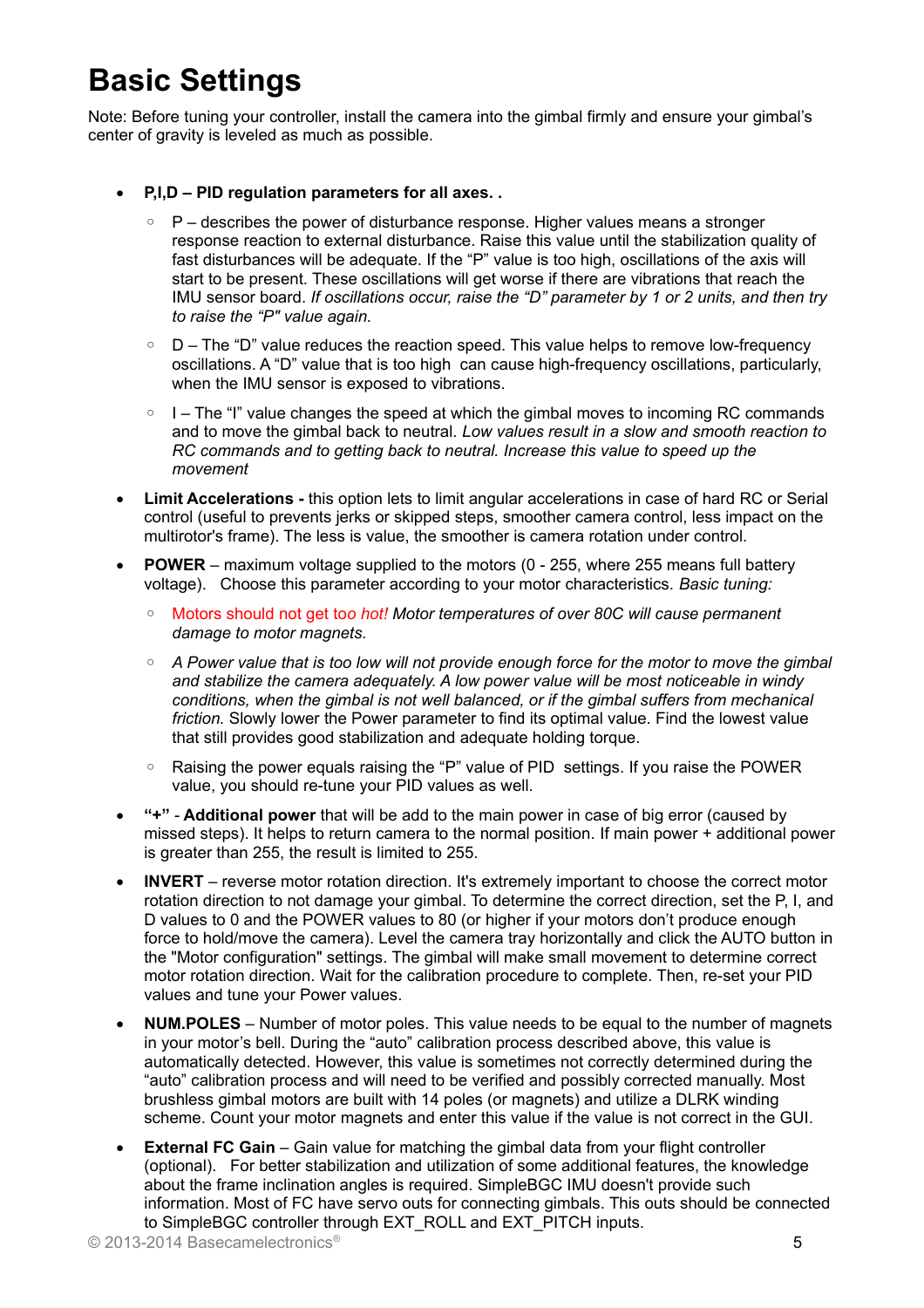- Activate gimbal outs in FC and set range limits for angles you generally fly (for example ,+- 30 degrees of frame inclination should equals full servo range about 1000-2000).
- Deactivate all filters and smoothing of FC gimbal settings (if present).
- In the **RC-settings** tab, make sure that inputs EXT\_ROLL, EXT\_PITCH doesn't used to control gimbal. (i.e. are not chosen as source for any other RC control task).
- In **REALTIME DATA** tab, check availability of EXT\_FC\_ROLL, EXT\_FC\_PITCH signals, and make sure they are split to axes correctly. (Frame roll angle tilting should cause EXT\_FC\_ROLL change in approximately 900..2100 range. The same is for pitch.)
- Connect power supply, and setup stabilization as described above (tune POWER, INVERT, PID)
- Push **AUTO** button in **FLIGHT CONTROL GAIN** group, and smoothly incline copter frame to different directions by all axes for 10-30 seconds.
- Push **AUTO** button again to complete calibration. (Calibration will stop automatically after some time too). New gains will be written into EEPROM and shown in the GUI.

**NOTE :** You may skip this step and leave zero values at initial setup.

- **Sensor** Specify your IMU sensor board's orientation and position on the gimbal . For a standard IMU sensor installation, look at the gimbal from behind just like the camera will view out from the gimbal. Viewing the gimbal in this way, the UP and Right direction will match the Z and X axis. You can place the IMU sensor in any direction, keeping its sides always parallel to the motor axis (be very accurate here, it is a very important to precisely align the sensor and mount it firmly). Configure your IMU orientation in the GUI. The correct configuration should result in the following:
	- Camera pitches forward the PITCH arrow spins clockwise in the GUI.
	- Camera rolls right ROLL arrow spins clockwise in the GUI.
	- Camera yaws clockwise YAW arrow spins clockwise.



◦ **Skip Gyro calibration at startup** - With this option, the board starts working immediately after powering it on, using the saved calibration data from last gyroscope calibration call. However, stored calibration data may become inaccurate over time or during temperature changes. We recommend you to re-calibrate your gyro from time to time to ensure the best performance.

### <span id="page-5-0"></span>**Second IMU sensor**

There is an option to install the second IMU sensor on the gimbal's frame. The advantage is more precise stabilization (you may use lower PID's to get the same quality) and knowing of frame tilting, that greatly helps for 3-axis system to extend the range of working angles.

Second IMU should be connected to the same I2C bus as main (in parallel). Sensors should have different I2C-address (Main IMU – 0x68, Frame IMU – 0x69). On the Basecam IMU, address 0x69 may be set by cutting the ADDR bridge, located on the back side of the sensor: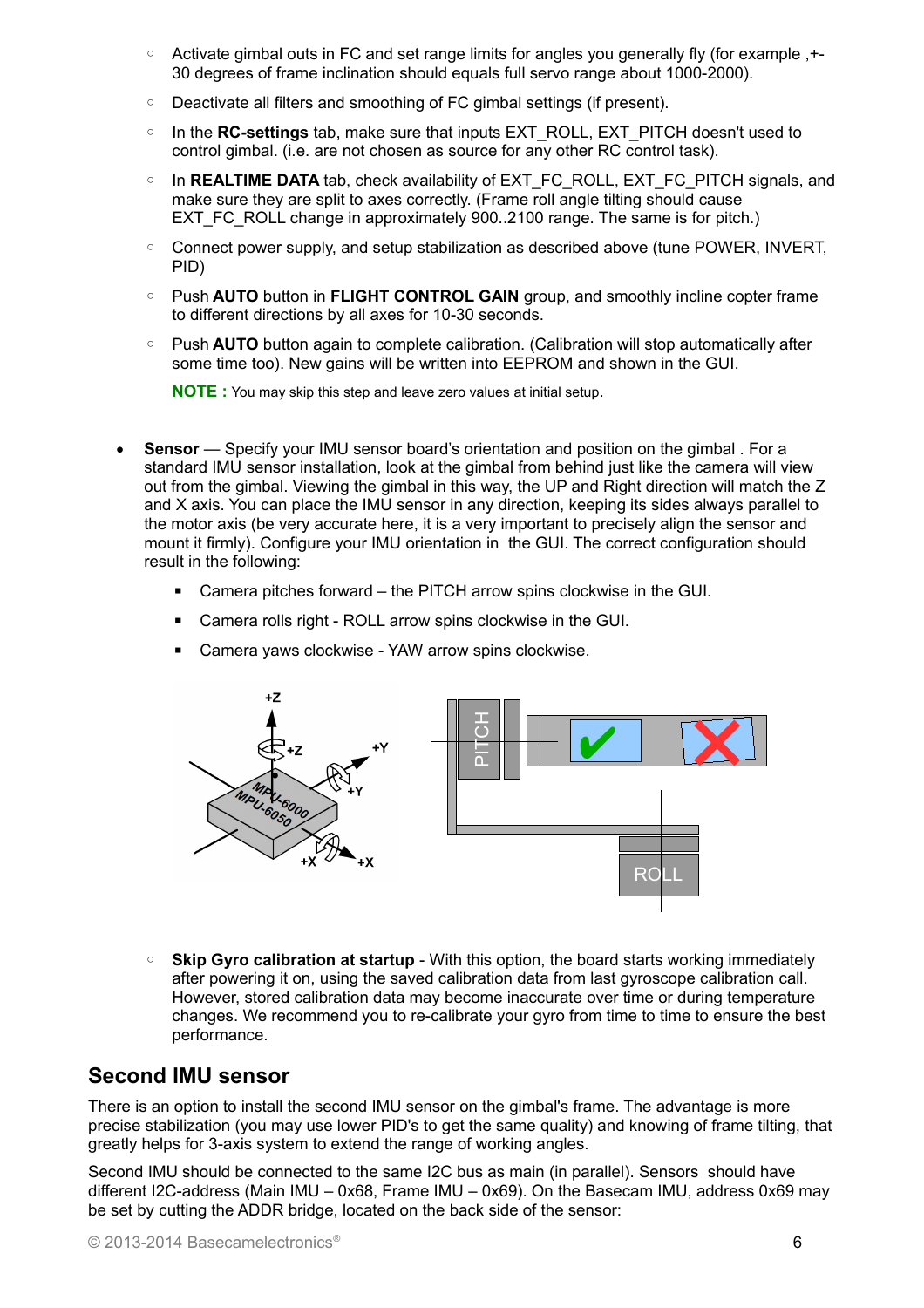

#### **Mounting the Frame IMU**

There are two options where to place the second IMU: below YAW motor and above it. In case of 2 axis stabilization, there is only one option – above ROLL motor.



If the sensor is placed above YAW motor, it helps to stabilize ROLL, PITCH and YAW motors. But the system becomes less stable during long work (because the frame heading, estimated from the second IMU, may drift with time and auto-correction may not work in all cases).

If the sensor is placed below YAW motor, it does not help YAW axis stabilization, but works more reliable.

Like the main (camera) IMU, the frame IMU may be mounted in any orientation, keeping its axis parallel with motor's axis.

#### **Configuring the frame IMU**

To configure the frame IMU, first of all set its location in the "**Advanced**" tab, "Sensor" area. Write settings to the board and go to the "Basic" tab. Press the button "**Frame IMU"**:

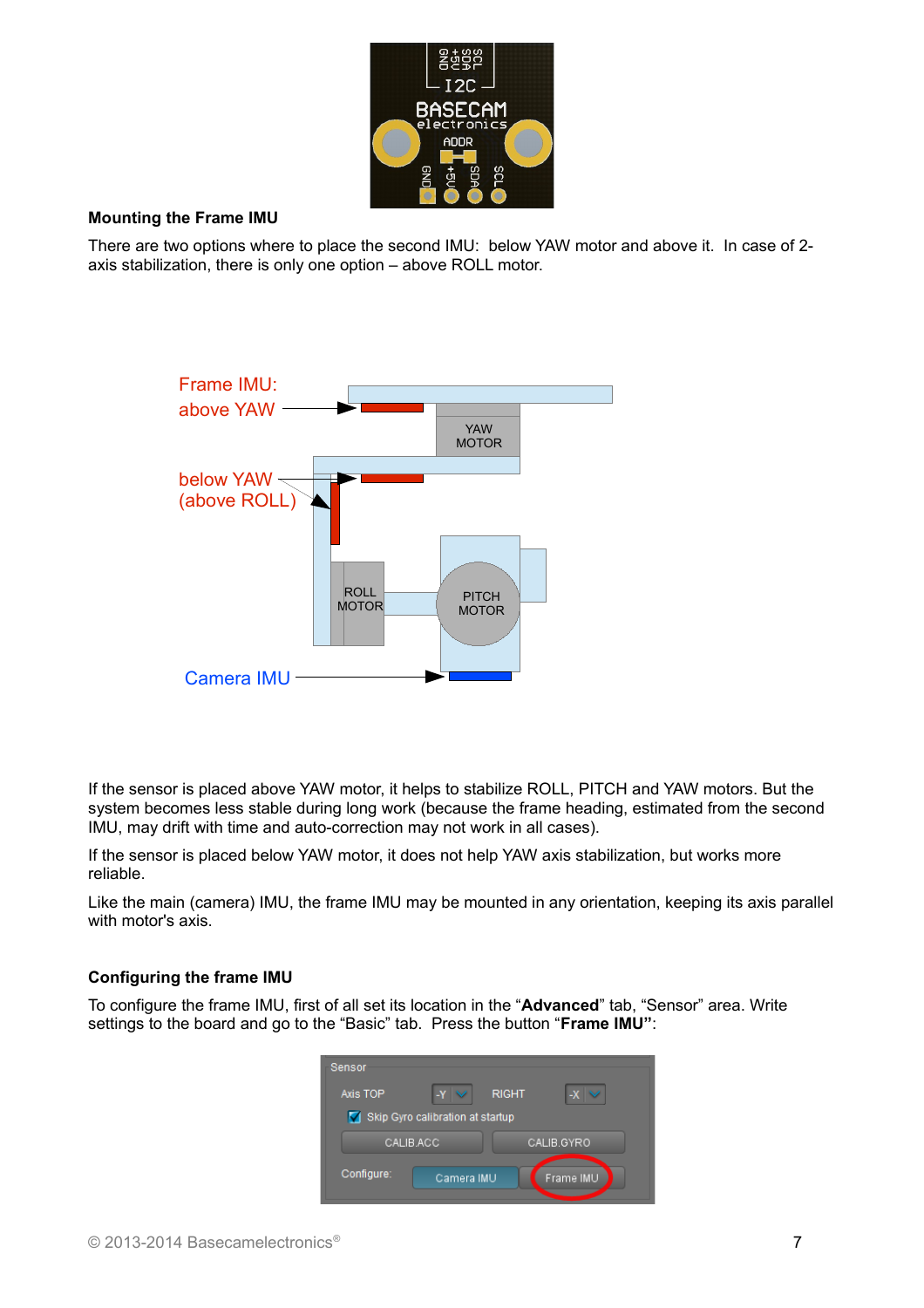If the second IMU is connected properly, this button becomes active. It means that all IMU settings now affect on the frame IMU. Change sensor orientation (axis TOP, RIGHT) and write setting to the board, if necessary (board will be restarted). After restart, calibrate the accelerometer and gyroscope like you did it for the main IMU. For the accelerometer, you can do simple calibration or extended 6-point calibration.

You may notice that right panels with arrows are displaying now angles not for the main, but for the frame IMU. Also, in the "Realtime Data" tab, accelerometer's and gyroscope's data go for the frame IMU. It helps to properly configure an orientation of the sensor and check its calibration.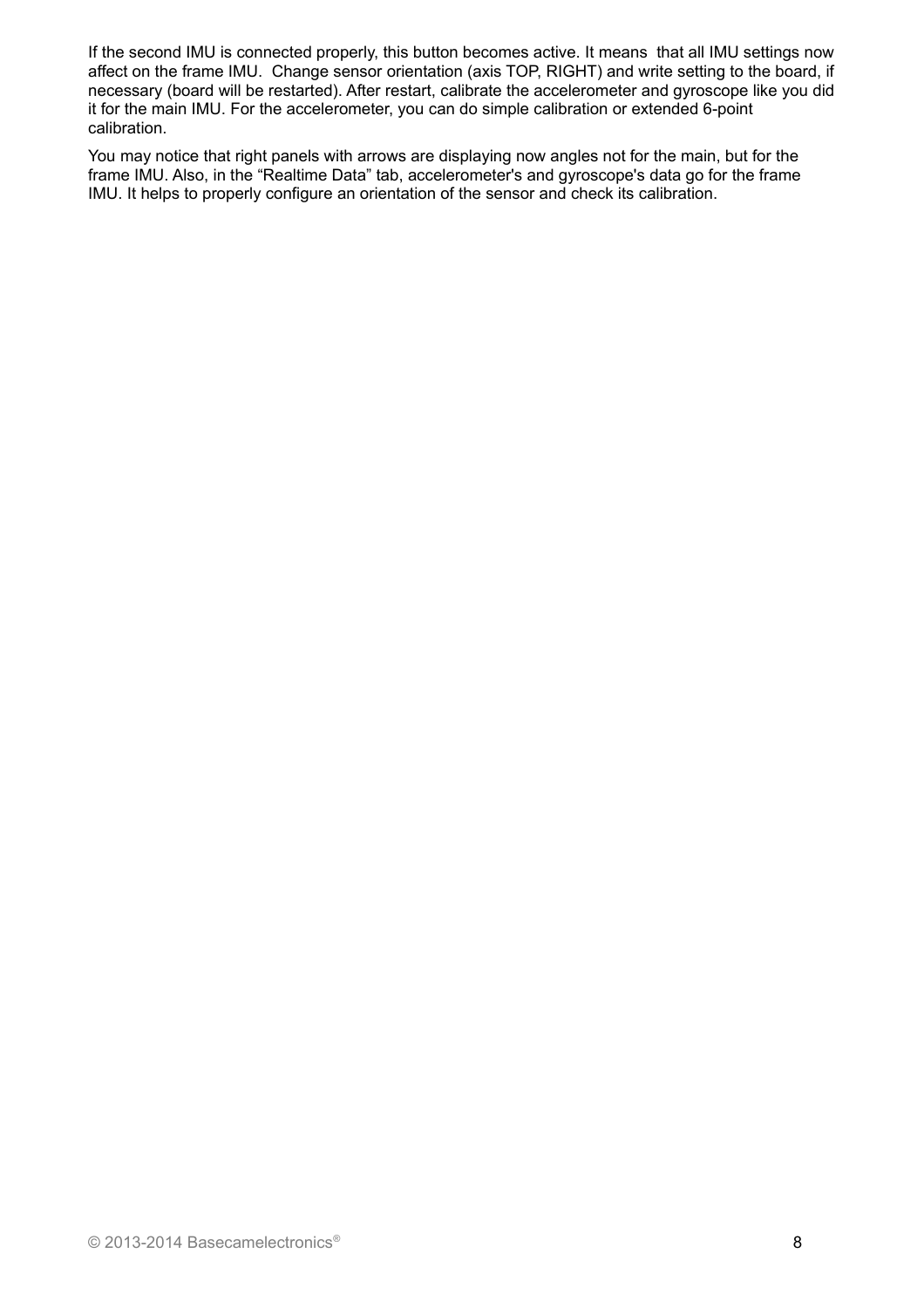# **RC Settings tab**

- **RC Input Mapping**  here you can assign hardware RC inputs to virtual control channels. There are 4 hardware inputs provided on the board for RC Radio control connections, which you can assign to control any of three channels, one for each axes, and one command channel. If control for an axis is not needed, leave the option at "no input".
- **RC\_ROLL pin mode** allows to configure several formats of incoming signal for RC\_ROLL pin:
	- *Normal* incoming signal is in the PWM format, that most RC-receivers generally outputs
	- *Sum-PPM* some receivers may have this signal output. It is a PWM format modification, in which every channel transmits sequentially through one cable. In this case you do not need to connect other channels (read your receiver's user manual to check if it has SumPPM out).
	- *Futaba s-bus* receivers made by Futaba may transmit data in special digital format, up to 16 channels by one wire. Connect it to RC\_ROLL pin.
	- *Spektrum* another digital multi-channel protocol, that is used to communicate Spektrum's satellite modules with the main module, and in its clones. Because there are many modifications of this protocol, it may not work as expected in the first versions of SimpleBGC firmware (but we will work on correct implementation in next versions). There is a dedicated socket on the board (marked Spektrum) that matches standard connector. You should bind satellite module with the transmitter manually.
- For each control targets you can choose appropriate hardware input from the drop-down list.
	- **RC\_ROLL, RC\_PITCH, RC\_YAW, FC\_ROLL, FC\_PITCH** hardware inputs on board that accept signal in the PWM (Pulse Width Modulation) format (excepting RC\_ROLL, see above). Most RC receivers output this signal type.
	- **ADC1, ADC2, ADC3** dedicated analog inputs, marked on the board as A1, A2, A3 and accepts analog signal in range from 0 to +3.3 volts. For example, joystick variable resistor provides such signal. Connect A1..A3 to the center contact of variable resistor, +3.3V and GND to side contacts. See [Connection Diagram](#page-22-0) for more info.
	- **VIRT\_CH\_XX** In case of RC\_ROLL pin mode is set to multi-channel signal format, you can chose one of the virtual channels.
- **Control targets:**
	- **ROLL, PITCH, YAW** controls the position of the camera
	- **CMD** allows to execute some actions. You can configure 2- or 3-position switch on your RC for specified channel, and assign it to CMD channel. Its range is splitted into 3 sections : LOW ,MID ,HIGH. When changing the position of your RC-switch, signal jumps from one section to another, and assigned command is executed. The full list of available commands is described in the section "**MENU BUTTON"** of this manual.
	- **FC\_ROLL, FC\_PITCH** is used to mark any of PWM inputs to be a signal from the external flight controller. See "External FC gain" section for details.
- **RC Mix** you can mix 2 inputs together before applying to any of ROLL, PITCH or YAW axis. It lets to control the camera from the 2 sources (joystick and RC for example). You can adjust the proportion of the mix from 0 to 100%.
- **ANGLE MODE**  RC stick will control the camera angle directly. The full RC range will cause a camera to go from min to max angles, as specified above. If RC stick doesn't move, camera stands still. The speed of rotation depends on the "SPEED" setting and the acceleration limiter setting.
- **SPEED MODE** RC stick will control the rotation speed. If stick is centered camera stands still, if stick is deflected, camera starts to rotate, but does not exceed min-max range. Speed is slightly decreased near min-max borders. Speed of rotation is proportional to stick angle and the **SPEED** setting. RC control inversion is allowed in both of control modes.
- **MIN.ANGLE, MAX.ANGLE** range of the angles controlled from RC or in Follow mode. To inverse the control, set higher value first, and lower value second. For example, if you want to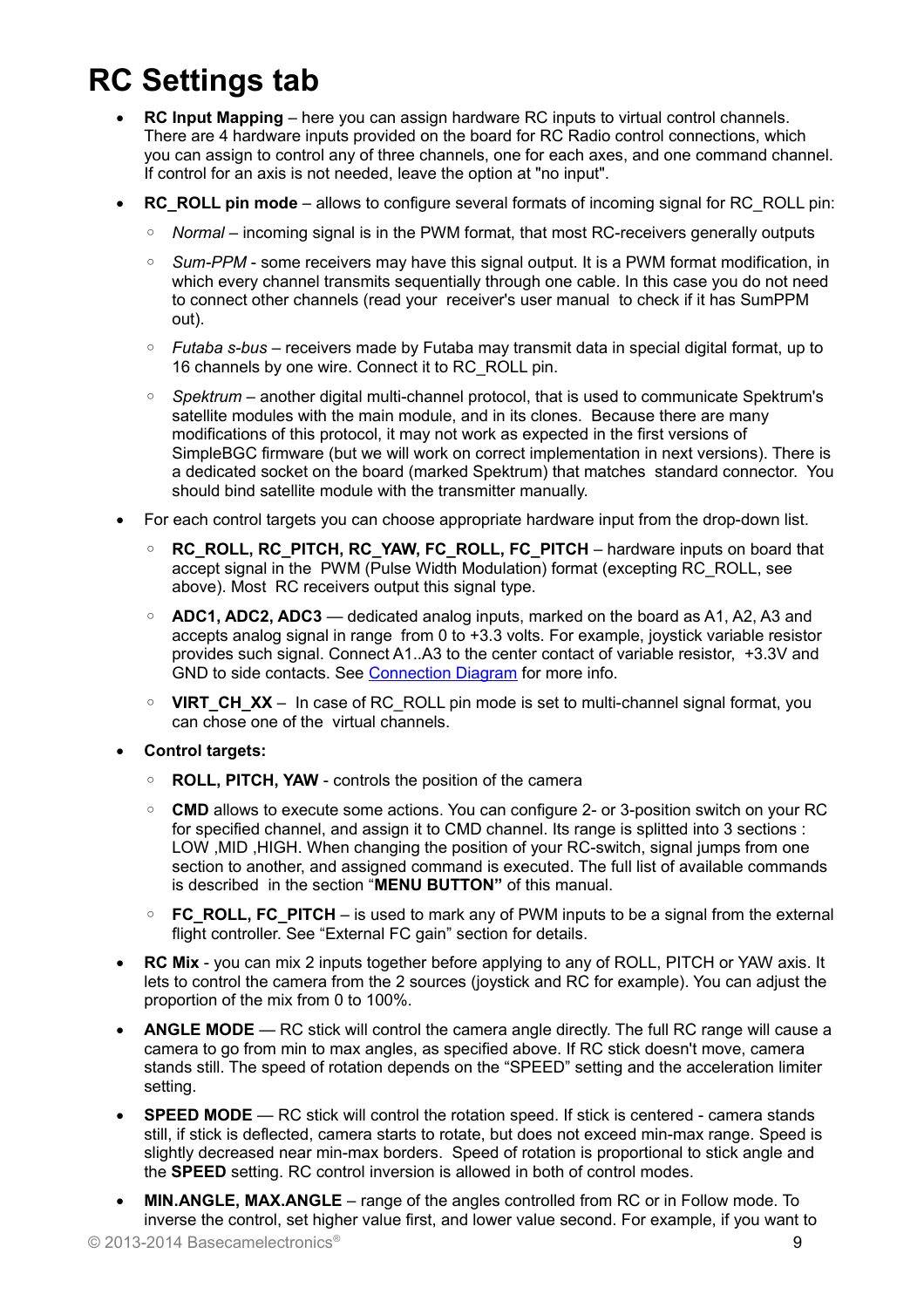configure a camera to go from leveled position to down position, set 0-90 (or 90-0 to inverse). To disable constraints in SPEED mode, set MIN.ANGLE=MAX.ANGLE=0.

 **LPF** – Control signal filtering. The higher is value, the smoother is reaction to the stick commands. This filter cuts fast stick movements, but adds some delay.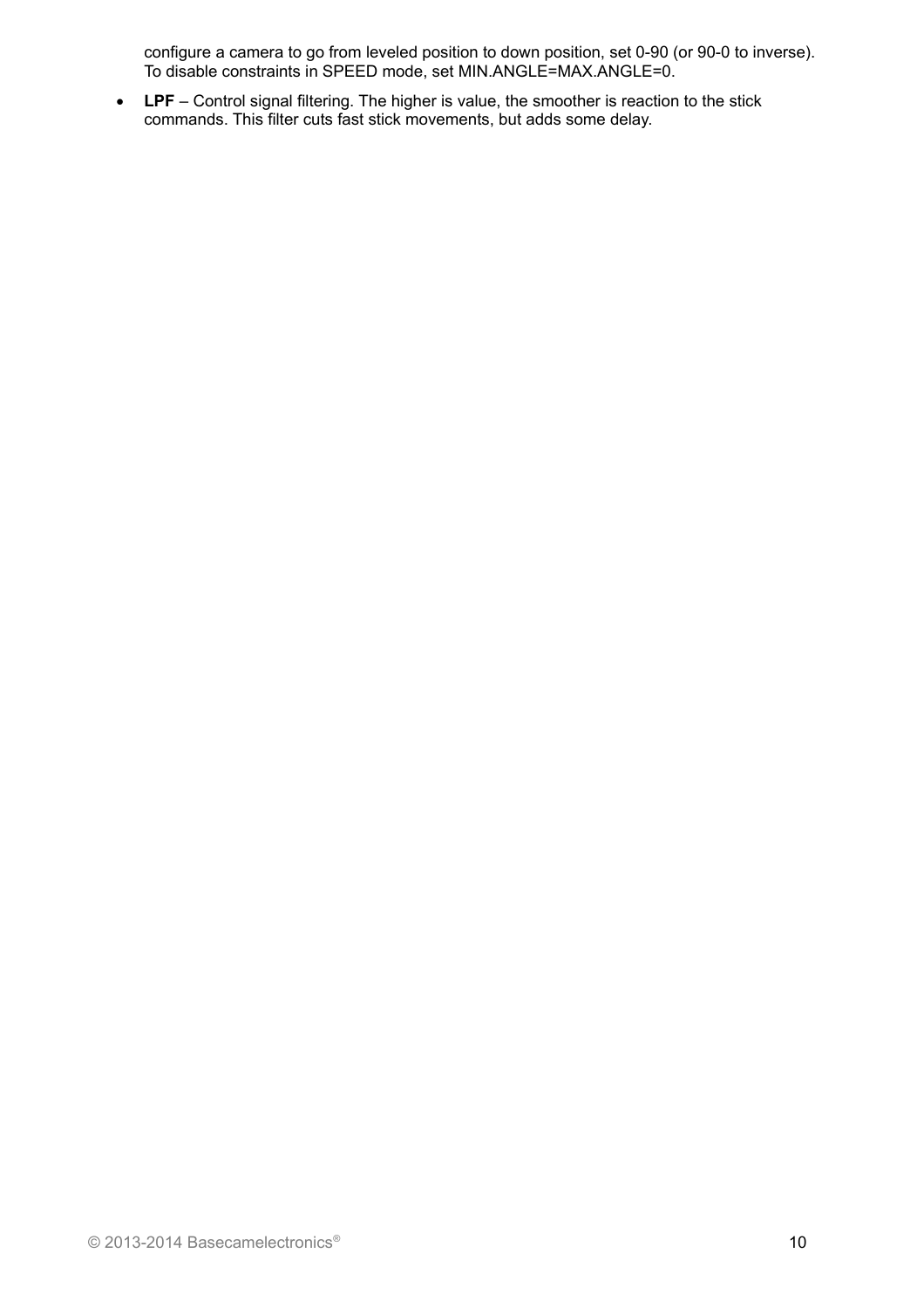# **Follow Mode tab**

There is a special control mode, when the camera "follows" for a tilting of the outer frame, but eliminates small frame jerking. Several modes of operation are possible:

- **Disabled** camera is locked to ground and may be rotated only from RC.
	- **Estimate frame angles from motors** it use magnetic field for rough estimation of frame tilting. Helps to increase the range of the frame angles where the gimbal's operation is stable. To proper operation in this mode, it is strictly required to calibrate **Offset** setting (see below). Like with the Follow mode, its not recommended to use this option in flight, its dedicated for hand-held systems only.

**NOTE** that this option is ignored if you connect second IMU mounted on the frame, because the data from the second IMU is more precise than from motors.)

- **Follow Flight Controller** camera is controlled from RC together with the mixed signal from an external flight controller (FC). Almost every FC has servo outputs to drive a gimbal. It feeds the information about the frame angles to this outputs, in the PWM format that all servos understand. SimpleBGC can get this information and use it to control a camera. It is necessary to connect and calibrate external flight controller (see **EXT.FC GAIN** settings). After calibration you can setup the percentage values for ROLL and PITCH axis, so the camera will follow frame inclinations.
- **Follow PITCH, ROLL** this mode is dedicated to hand-held systems. FC connection is not required. In this mode, the position of the outer frame by PITCH and ROLL is estimated from the motor's magnetic field. This means that if motor skips steps, position will be estimated incorrectly and operator should correct camera by hands, returning it to proper position. You should use this mode carefully for FPV flying, because if the camera misses its initial direction, there is no chance to return it back automatically.



- **Follow ROLL start, deg.** Set the angle (in degrees) of the camera PITCH-ing up or down, where the ROLL axis enters follow mode. Below this angle, ROLL is in lock mode.
- **Follow ROLL mix, deg.** Set the range (in degrees) of the camera PITCH-ing, where the ROLL axis is gradually switched from the 'lock' mode to 'follow' mode (see picture)

**Hint:** *to completely disable follow for ROLL, set these values to (90, 0). To permanently enable follow for ROLL (regardless of the camera PITCH-ing), set values to (0, 0).*

• **Follow YAW** – the same as above, except it can be enabled only for YAW axis. For example, you can lock camera by ROLL and PITCH axis by selecting "Disabled" option, but still control camera by YAW by enabling "Follow YAW" option.

There are additional settings to tune follow mode:

- **Dead band, degrees**: you can set the range where the rotation of an outer frame does not affect the camera. It helps to skip small jerks when you operate gimbal by hands.
- **Expo curve:** you can specify the strength of the control when outer frame declines from neutral position. For example: when the expo curve is enabled (i.e. is not flat), small or medium declination of an outer frame will cause very fine control even if I-term is configured high. But the strength of control exponentially grows when angles of declination becomes close to 60 degrees. It gives a big freedom in camera operation: from fine and smooth control to very fast movements.
- **OFFSET:** it is a very important to properly configure the initial position of the motor's magnetic poles, because all further calculations use this information. For YAW axis it allows to fine adjust a camera heading relative to a frame heading. For PITCH and ROLL axis there is an option to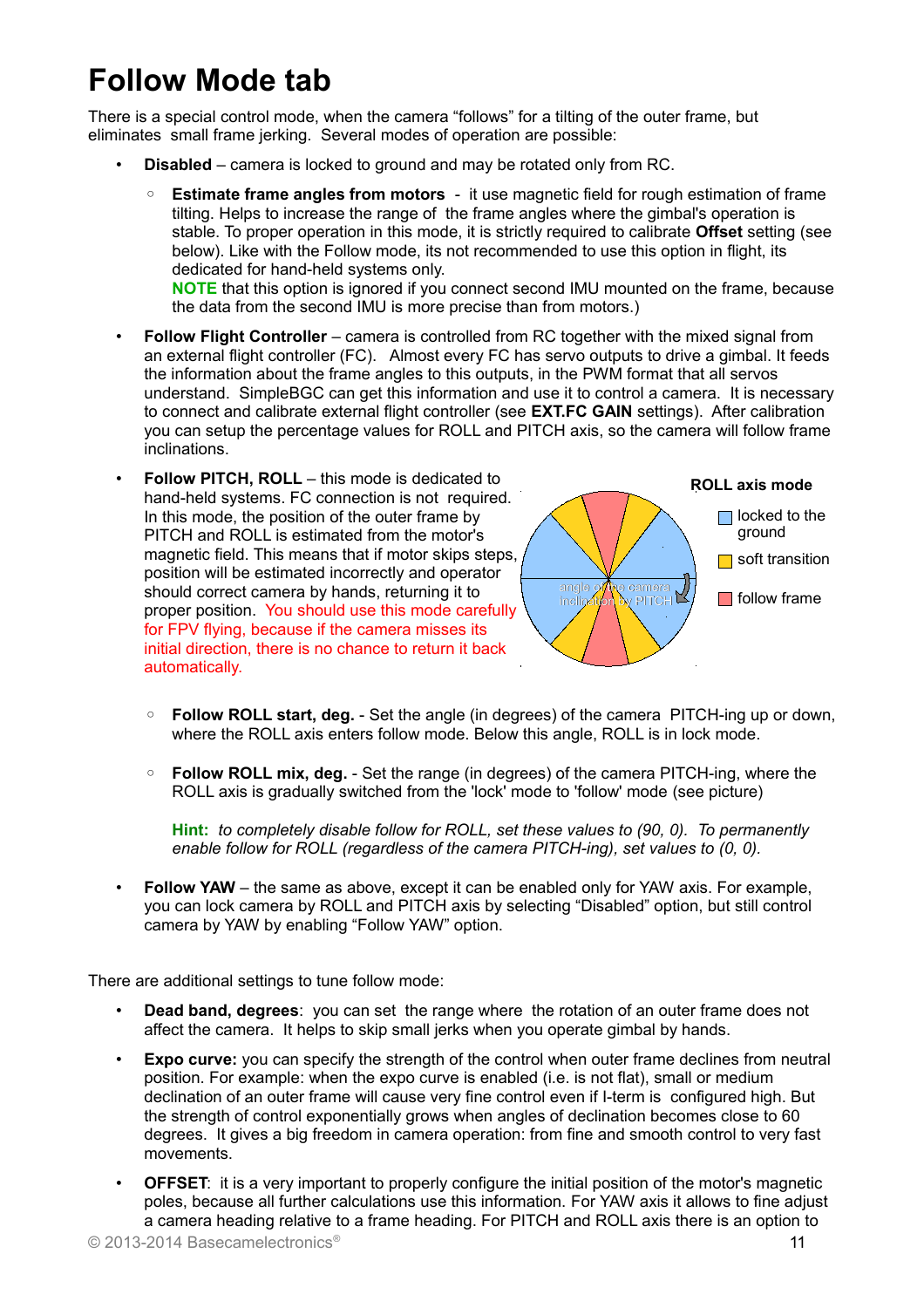calibrate offset automatically. To do this, power on system, hold frame leveled, and press **AUTO** button. Don't forget to write setting when finished. If the camera after power on is not leveled, you need to adjust the offset setting.



• **SPEED -** adjust the speed of the camera rotation in the follow mode. Don't set big values that motors can not handle (if motor does not produce enough torque, it will skip steps and synchronization will be broken). In this case, acceleration limiter may help to have big speed but do not miss steps.

### **Operation in the Follow Mode**

At system startup in the follow mode, keep the frame horizontally and manually adjust the camera to the horizontal position, and adjust it's heading. Camera easily "jumps" between the magnetic poles. Rotate the camera by hands to desired horizontal position, it will stick to the nearest magnetic pole.

Gently rotate and tilt the frame. Turns within  $\pm 45^{\circ}$  will control the speed of the camera from 0 to 100%. Camera rotates in accordance with the **SPEED** settings until it's angles are not equal the frame's angles, or until given restrictions will be achieved.

If the camera moves unpredictably, perhaps its the wrong direction of rotation of the motors and you need to change the **Reverse** flag in the 'Basic' tab .

To achieve the smooth motion, increase the **LPF** parameter (in the 'RC' tab), increase **Expo curve**, and decrease the **SPEED** and the **Acceleration limits**. For more dynamic control, change these settings in the opposite direction.

In case of failure of stabilization due to external disturbances, the camera can completely lose synchronization with the frame . In this case, it is necessary to return it to the proper position by hands. IT IS VERY IMPORTANT to keep the frame horizontally, because at this point the frame's zero angles are calibrated.

You can switch between modes on-the-fly by activating different profiles. Camera will keep their position between modes.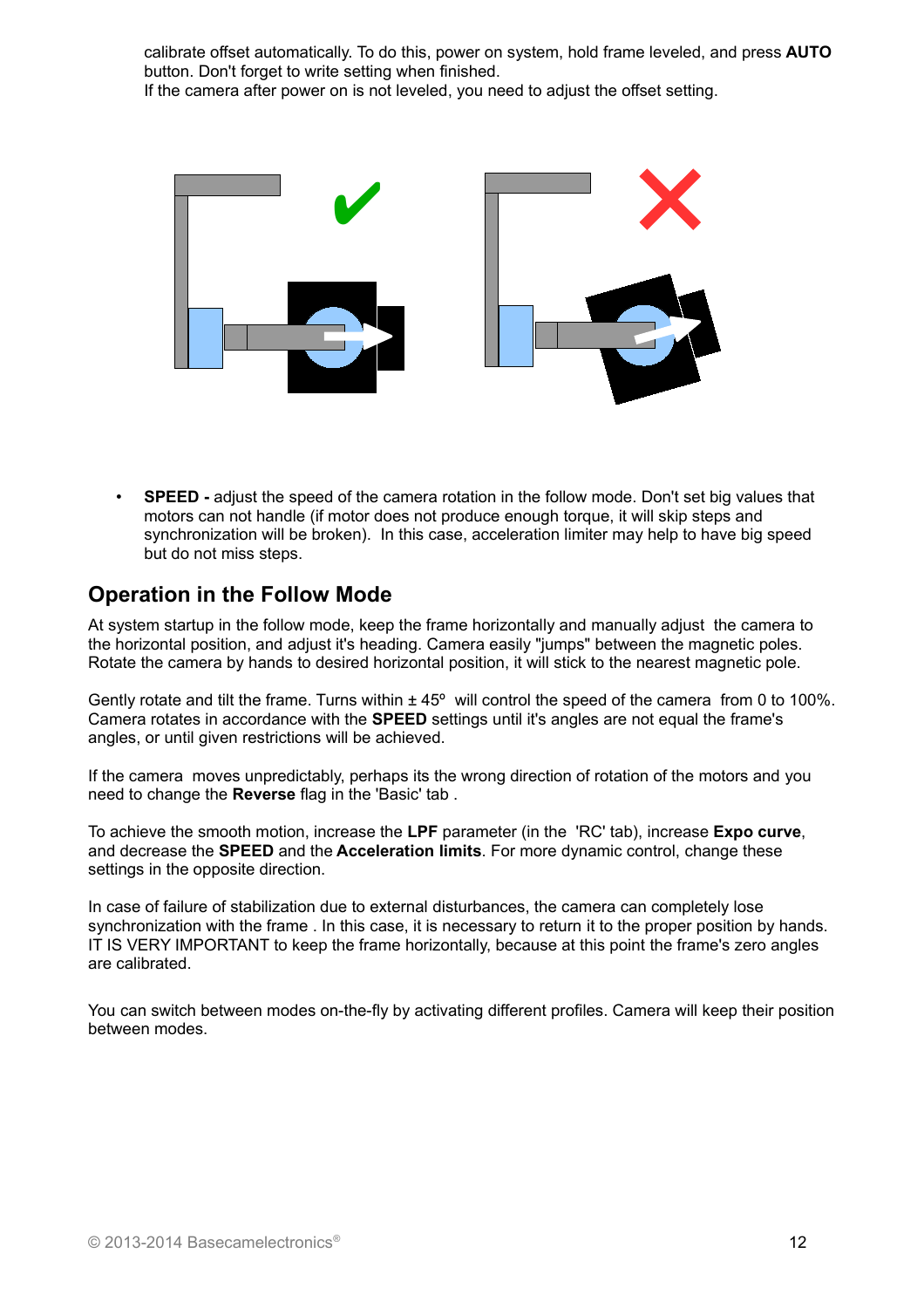# **Advanced tab**

- **AHRS** options influencing on camera angle determination accuracy.
	- **Gyro trust** The higher is value, the more trust to the gyro data compared with the accelerometer data when estimating angles. It can reduce errors caused by accelerations during moving, but also decreases gyro drift compensation, resulting in horizon drift over time. For smooth flying, it is recommended to set low values (40-80), which will give more stable horizon for longer time. For aggressive flying, it's better to set higher values (100- 150).
	- **Accelerations compensation** enable it to use a physical model of multirotor to compensate accelerations during flight. This option works only when external FC is connected and calibrated.
- **Serial port speed** changes baud rate used for serial communication. Decrease it when using over-the-air serial adapters that can't work on maximum speed. The GUI can auto-detect the baud rate configured in the board.
- **PWM Frequency** sets the PWM frequency used to drive motors by power stage. Two modes are available : Low Frequency (in audible range) and High Frequency (outside audible range). In the high frequency mode it is necessary to increase the POWER setting a bit.
- **Motor outputs** you can assign hardware motor outs for any of stabilization axes. For example, you can use second controller for YAW stabilization and set it up this way: ROLL=disabled, PITCH=disabled, YAW=ROLL\_OUT, and connect a YAW motor to hardware ROLL\_OUT.
- **RC Sub-Trim** allows to correct transmitter inaccuracy.
	- **ROLL, PITCH, YAW trim** central point trimming. Central point here is PWM 1500. It's better to trim it in transmitter. But in case of it is not possible (when using joystick, for example), you can use AUTO function in the GUI. Just place stick in center, and press AUTO button. Actual data becomes new center point. Press WRITE button to apply settings.
	- **Dead band** adjusts a dead band around neutral point. There's no control while RC signal is inside this range. This feature works only in SPEED mode, and helps to achieve better control by eliminating jitters of stick around neutral point.
	- **Expo curve** adjusts the curvature of an exponential function, that allows to get precise control from RC in the range of the small values, but rough and strong control near endpoints. Works only in SPEED mode.
- **Sensor**
	- **Gyro LPF**  adjusts filtering gyro data. It's not recommended to set values different than 0, because it will make adjusting PID controller harder. You can experiment with this.
	- **Gyro high sensitivity** Increases gyro sensitivity twice. Use this option for big-sized DSLR cameras, in case if your PID settings are close to upper limits, but stabilization still not good. Increasing gyro sensitivity equals to multiplying P and D values by 2.
	- **I2C Pullups Enable** turns ON built in I2C pull-up resistors for SDA and SCL lines. Use function on only if sensor doesn't work properly.
	- **Frame IMU** set the location of the frame IMU. See [Second IMU sensor](#page-5-0) section of this manual.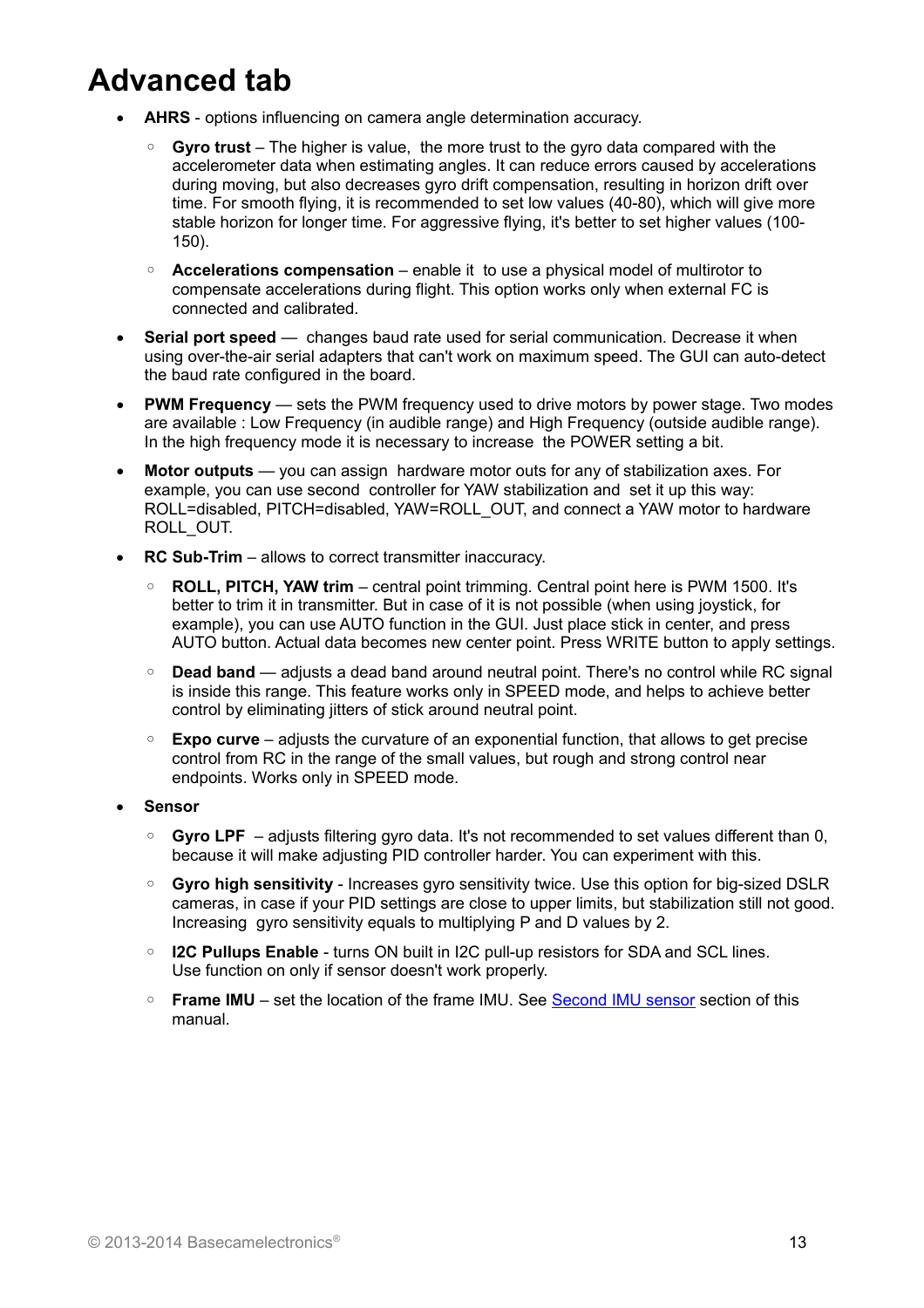# **Service tab**

### *Menu Button*

If you've connected menu button to BTN connector on the controller, you can assign different actions to it. Action is activated by pressing button several times sequentially (1 to 5 clicks), by pressing and holding (long press).

Available actions:

- **Use profile 1..5** loads selected profile
- **Calibrate ACC** the accelerometer calibration, works the same way as button in the GUI.
- **Calibrate Gyro** gyroscope calibration.
- **Swap RC PITCH ROLL** temporary swap RC inputs from PITCH to ROLL. In the most cases only one PITCH channel is enough to control a camera in 2-axis systems. Before a flight you can assign control from pitch channel to roll, and make a camera precisely leveled. Activating this function again swaps channels back, and saves roll position in the static memory.
- Swap RC YAW ROLL like the previous point.
- **Set tilt angles by hand** motors will be turned off, after that you can take the camera in hands and fix it in the new position for a few seconds. Controller will save and hold the new position. This function may be useful to correct camera position before flight if there is no RC control connected.
- **Motors toggle, Motors ON, Motors OFF** commands to change the state of the motors.
- **Reset controller**

**WARNING:** There is a special action if you press menu button 10 times in series: full erase of all settings. Use this option for recovery only, if board is not accessible from the GUI.

### *Battery Monitoring*

On the all 32-bit boards (and some 8-bit boards) there is a voltage sensor installed to monitor the main battery voltage. It is used to apply voltage drop compensation (to make PID stay stable during whole battery life-cycle), and to make low-voltage alarms and do the motor cut-off when the battery becomes discharged.

- **Calibrate -** adjusts the rate of internal multiplier to make measured voltage more precise. You need a multimeter to measure the real voltage, than enter this value in the calibration dialog.
- **Low voltage alarm** set the threshold to make alarm when the voltage drops below it.
- **Low voltage stop motors**  set the threshold to stop motors when the voltage drops below it.
- **Compensate voltage drop** set this option to automatically increase the POWER parameter (which controls the output power goes to the motors), when the battery loose voltage due to discharge process.
- **Set defaults for** select the battery type to fill the fields above with the default settings for selected type.

**NOTE:** you can add the voltage sensor to old boards in DIY way, by soldering a voltage divider 33k/10k: 33k goes to the battery "+", 10k goes to the GND, and common point goes to the pin 19 of the 328p MCU (if this pin is grounded, de-solder it first).

### *Buzzer*

On some boards there is an output to the buzzer (or buzzer is installed on-board), that is triggered on some events, like notification on errors or confirmation for user actions. Events are configured (turned ON or OFF) in the GUI.

You can connect an active buzzer only (which has an internal sound generator), working from 5..12V, currents below 40mA (check this [Digikey product search](http://www.digikey.com/product-search/en?pv14=930&pv14=124&pv14=123&FV=fff4000b,fff80047,38003f,38007b,38007c,38007e,3803a2,7040013,7040015,704001b,7040024,704002a,7040037,704003b,704003e,7040045,704005a,704005d,7040068,704006a,704007e,7040080,7040088,704008a,704008b,70400f3,70404b5,7680028,15d80006&mnonly=0&newproducts=0&ColumnSort=0&page=1&quantity=0&ptm=0&fid=0&pageSize=25) for example)

If you have no buzzer connected, there is an option to beep by motors. Motors can emit sound only if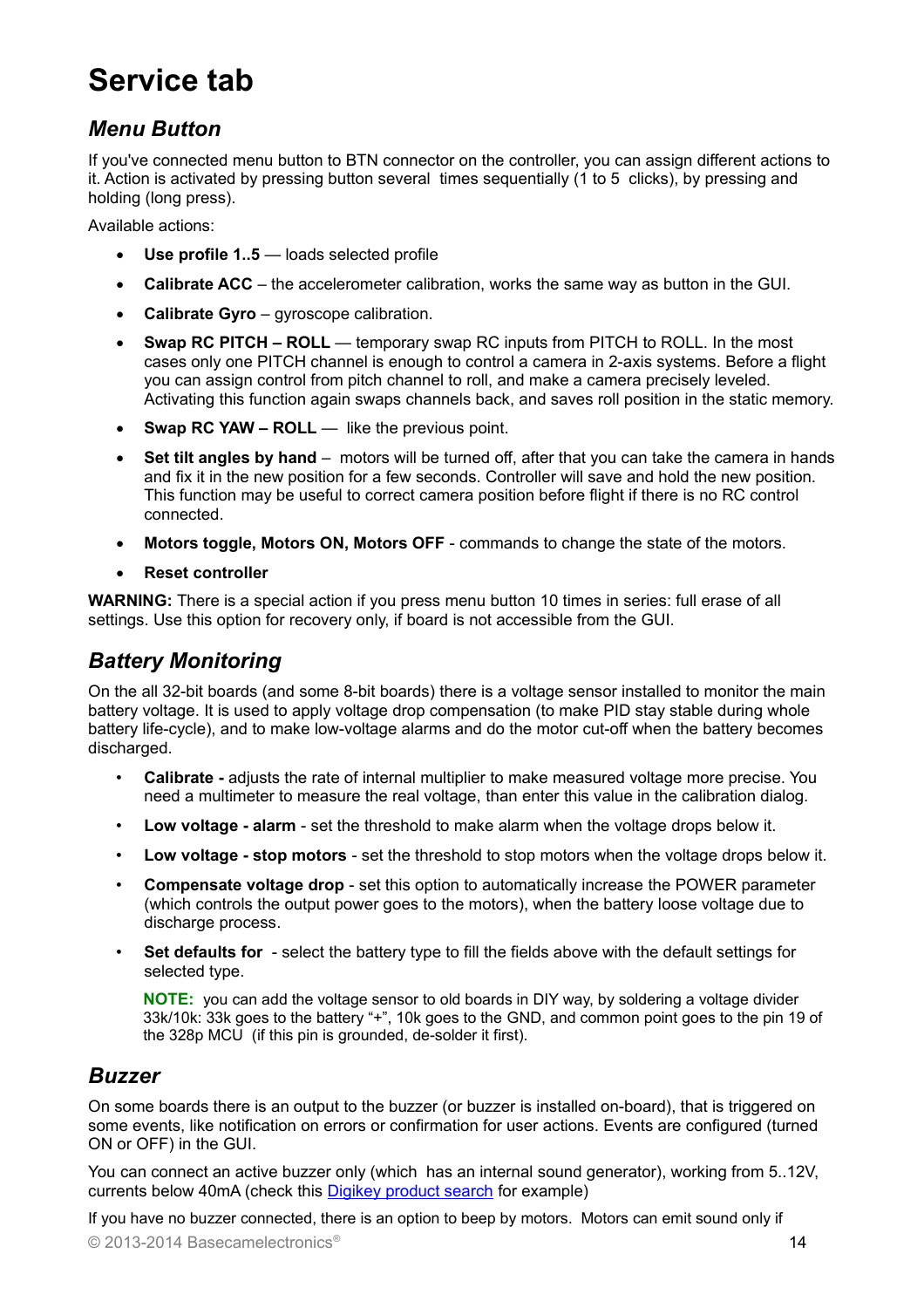## *Status LED*

There are 2 LEDs on board. **Red** led lights when the power for MCU is present. **Green**/**blue** LED signals show actual state of the system:

- LED is off pause before calibration, to take hands off or to level gimbal.
- **LED blinks slowly –** Calibration is in action. Freeze gimbal during this process.
- LED blinks fast system error, stabilization cannot be performed. To check error description, connect to GUI.
- **LED blinks fast for short time** confirmation for user action.
- LED is on normal operation mode.
- **LED is on, but blinks irregularly** I2C errors appears. Check in the GUI I2C errors counter.

Also, additional LEDs may present to signal serial communication on RX and TX line.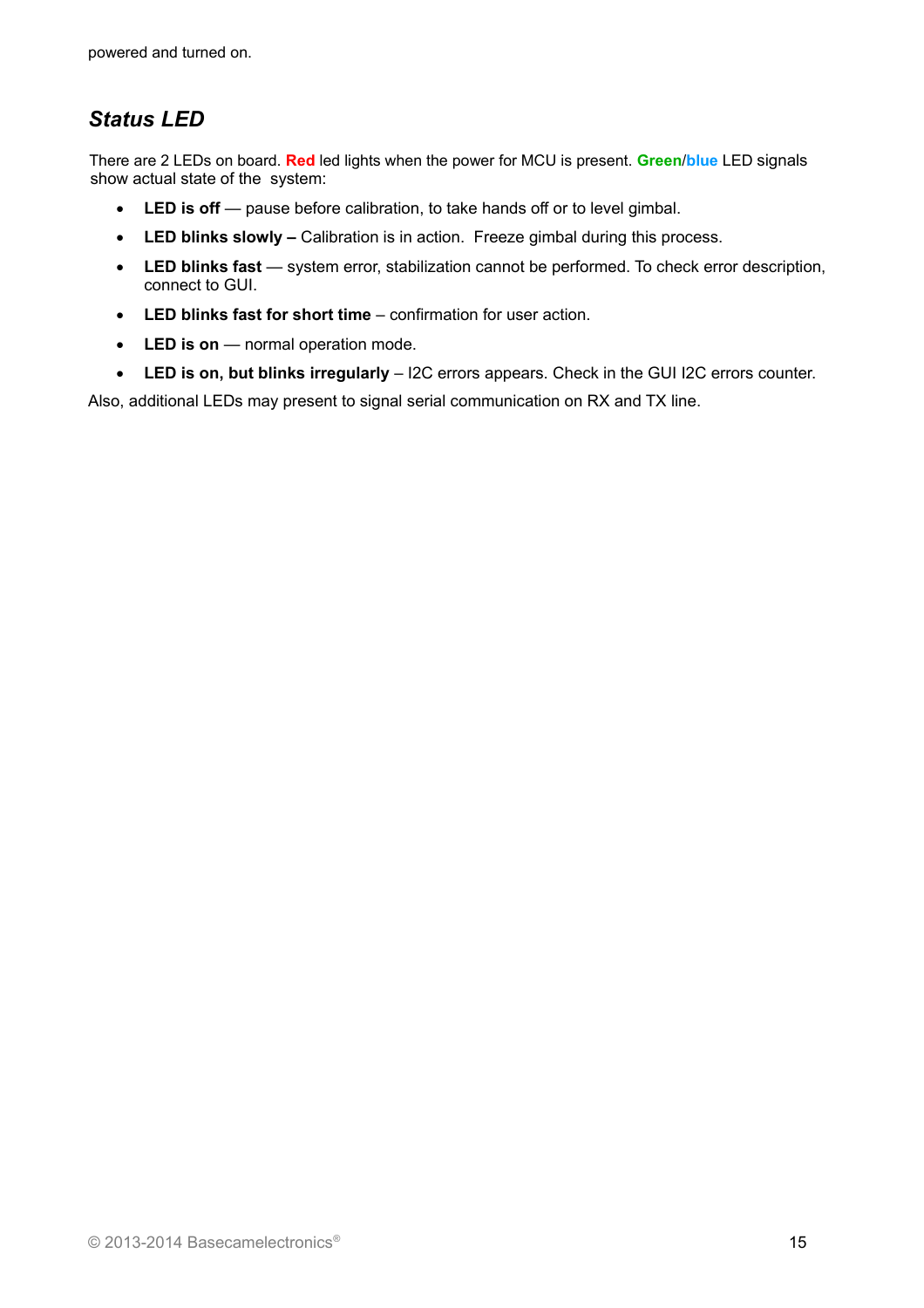# **Realtime Data Monitoring tab**

In this tab you can see raw sensor data stream, and logical RC input levels.

- **ACC\_X,Y,Z** accelerometer data.
- **GYRO X, Y, Z** gyroscope data. Helps to determine quality of P and D settings. Disturb gimbal by hand and see trace. If it looks like sine wave, D setting is too low and gimbal tends to lowfrequency oscillations. If some noise is always present even without any disturbance, D setting is too high and gimbal tends to high-frequency self-excitation.
- **ERR\_ROLL,ERR\_PITCH,ERR\_YAW** stabilization error graph. Same as peak indicators on the control panel and shows maximum deflection angle.

#### *Each graph can be turned on or off, scale can be adjusted for Y axis. You can pause the data transmission at any time.*

You can receive extended debug information from the board by selecting the checkbox "Receive extended debug info". Useful information you can get from the board:

- **RMS\_ERR\_R,RMS\_ERR\_P,RMS\_ERR\_Y** RMS amplitude of gyro sensor data. In case of oscillations, it helps to define which axis is unstable. Its may be not so clearly from raw gyro data, because oscillations may have high frequency, far above a frame rate that GUI can receive and display.
- **FREQ\_R, FREQ\_P, FREQ\_Y** the main frequency of oscillation. If RMS\_ERR is too small, this parameter is useless.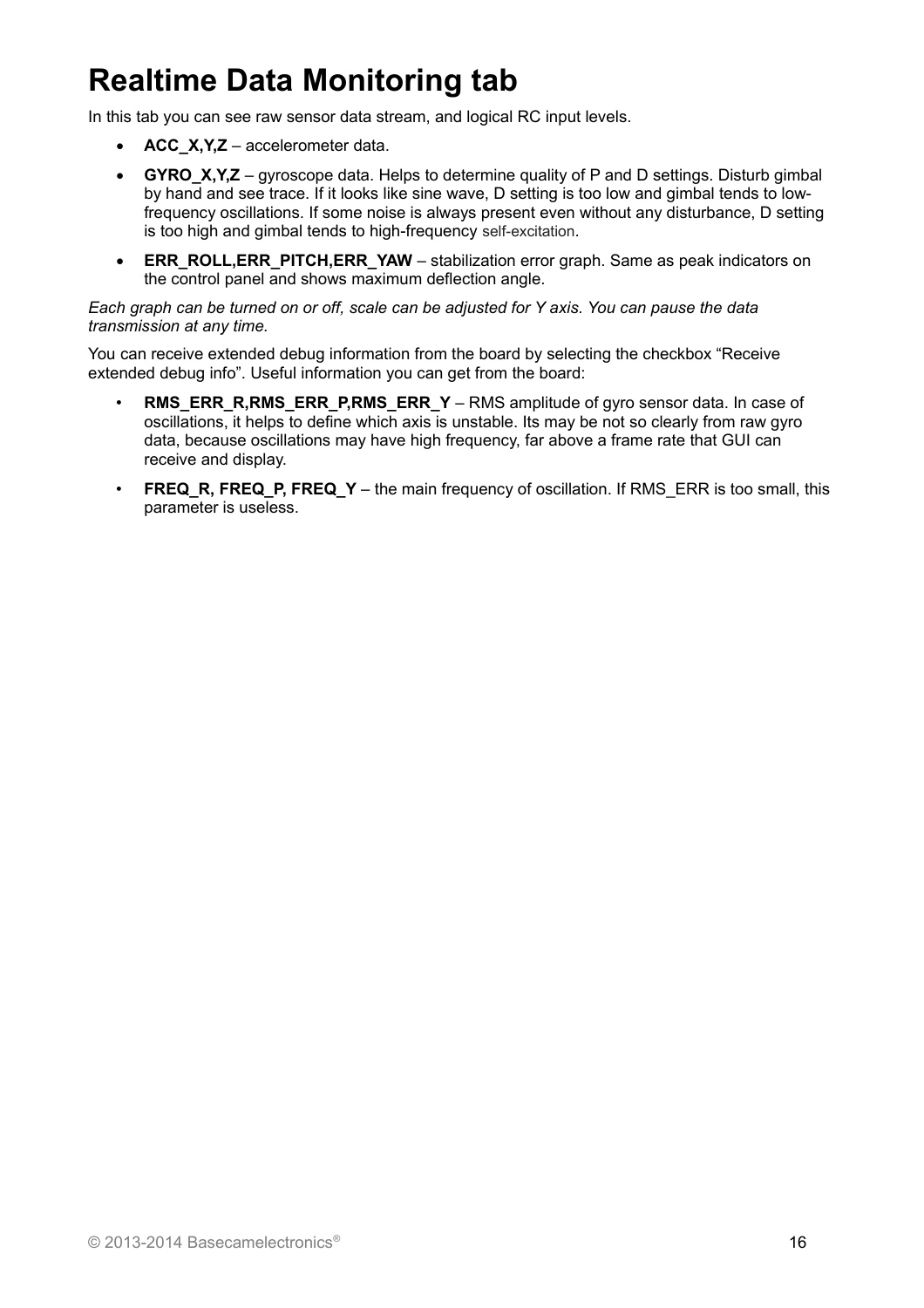## **Firmware upgrade tab**

To check if the firmware upgrade is available, connect the board and press "CHECK" button. You will receive information about all available versions of firmware and can choose version to upgrade. When selecting a version in drop-down list, its full description is displayed in the text area below. To upload selected version to the board, press the **"UPGRADE"** button. Uploading process will be started. Generally, it takes about 10..30 seconds to finish.

#### **WARNING! Do not disconnect USB cable (or break wireless connection) while firmware is uploading!**

If you get error during uploading firmware "CreateProcess error=14001", you need to install Microsoft Visual C++ 2008 x86 redistributable from this link: [http://www.microsoft.com/en](http://www.microsoft.com/en-us/download/details.aspx?id=5582)[us/download/details.aspx?id=5582.](http://www.microsoft.com/en-us/download/details.aspx?id=5582)

There is an option to configure system to check updates automatically. When new version will be issued, you will be prompted to upgrade to it.

### *Uploading firmware in the manual mode.*

This option intended to special cases when the board becomes bricked (GUI cannot connect to it) and you need to upload special "recovery" version of firmware. *Use this mode carefully and only if you understand what you are doing!*

- 1. Disconnect any power source, USB cable.
- 2. Close (set) FLASH jumper on board (attach jumper to 2 pins marked as 'FLASH', shorting them)
- 3. Connect board to PC by USB cable
- 4. Run GUI, select COM port (but not connect!) and go to "Upgrade firmware" "Manual" tab DO NOT PRESS "CONNECT" IN THE GUI, IF JUMPER IS CLOSED! If pressed, you need to repeat all steps from the beginning.
- 5. Choose firmware .hex file. Select board version (v3 for 32bit boards).
- 6. Press "FLASH" button and wait for process to be finished.
- 7. Open (remove) FLASH jumper.

If board is alive (you can connect to the GUI), you can upload firmware in manual mode without setting FLASH jumper:

- 1. Connect to the board normal way
- 2. Choose firmware .hex file. Select board version (v3 for 32bit boards).
- 3. Press "FLASH" button and wait for process to be finished.

### *FAQ and Troubleshooting*

*Firmware uploading process was interrupted and board is not working now, not responding to GUI. Is it fatal?* 

No, its not fatal for your board (moreover, its impossible to damage board such way). You just need to upload special "recovery" firmware. You can find it in the "firmware" folder, named "simplebgc\_recovery\_32bit.hex", or download from our site. Refer to instructions how to upload firmware in the manual mode. Then, you can connect to the board and upgrade to any version, as regular.

*I know from somebody, that there is fresh version, but I don't see it when checking for updates. Why?*

Its normal. There are may be beta versions, available for beta-testers only, or may be different versions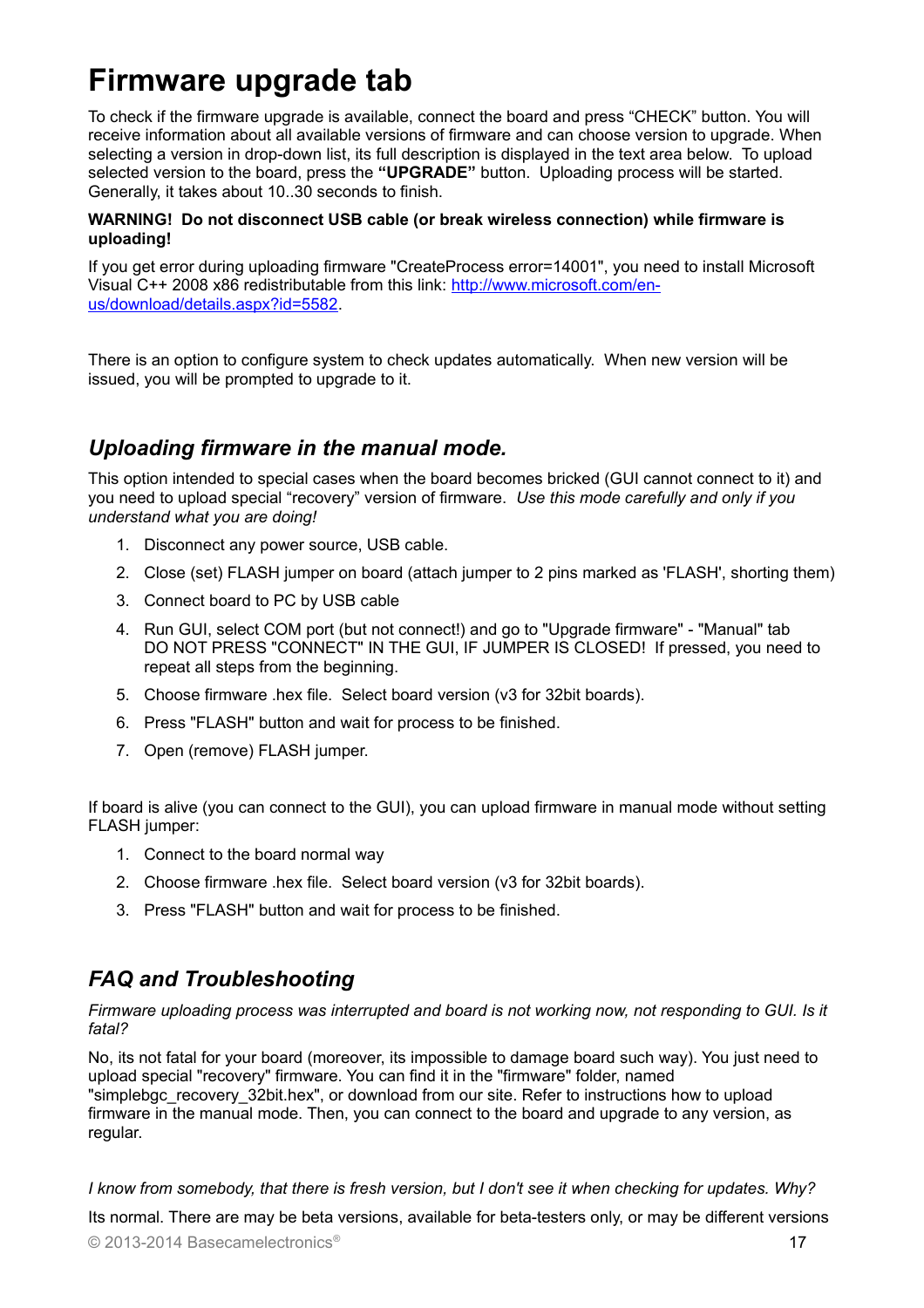for different boards. You will receive only stable versions, issued for your board.

#### *Can I upgrade firmware from Mac or Linux?*

Sorry, currently not. We are using flash tool from St company (manufacturer of MCU), Flash Loader Demonstrator. Unfortunately, it is available for Windows only.

#### *My board has no USB connector, but has bluetooth. Can I upgrade firmware?*

Yes, you can ugrade via Bluetooth the same way as USB. Integrated module already configured properly to work for upgrade.

#### *I am using external bluetooth module and it works fine with the GUI. Can I upgrade firmware through it?*

Yes, if you configure module to "Even" parity. To work with GUI, it may be both "Even" and "No" parity setting, but to upgrade firmware, it should be configured in the "Even" parity only. Look for instruction for your module how to configure it.

#### *Is it required to disconnect battery when upgrading firmware?*

No, there is no matter if board powered from battery, or from USB only.

#### *After upgrade, my GUI can't connect to the board. What to do?*

Its important that firmware and GUI both have matched versions. Changes in the firmware usually require changes in the GUI, so old GUI will not work with the fresh firmware. You can download matched GUI from our website. Link to matched GUI generally provided in the description of the firmware.

#### *I got error during uploading: "CreateProcess error=14001"*

Some required libraries are missed in your system. You need to install Microsoft Visual C++ 2008 x86 redistributable:<http://www.microsoft.com/en-us/download/details.aspx?id=5582>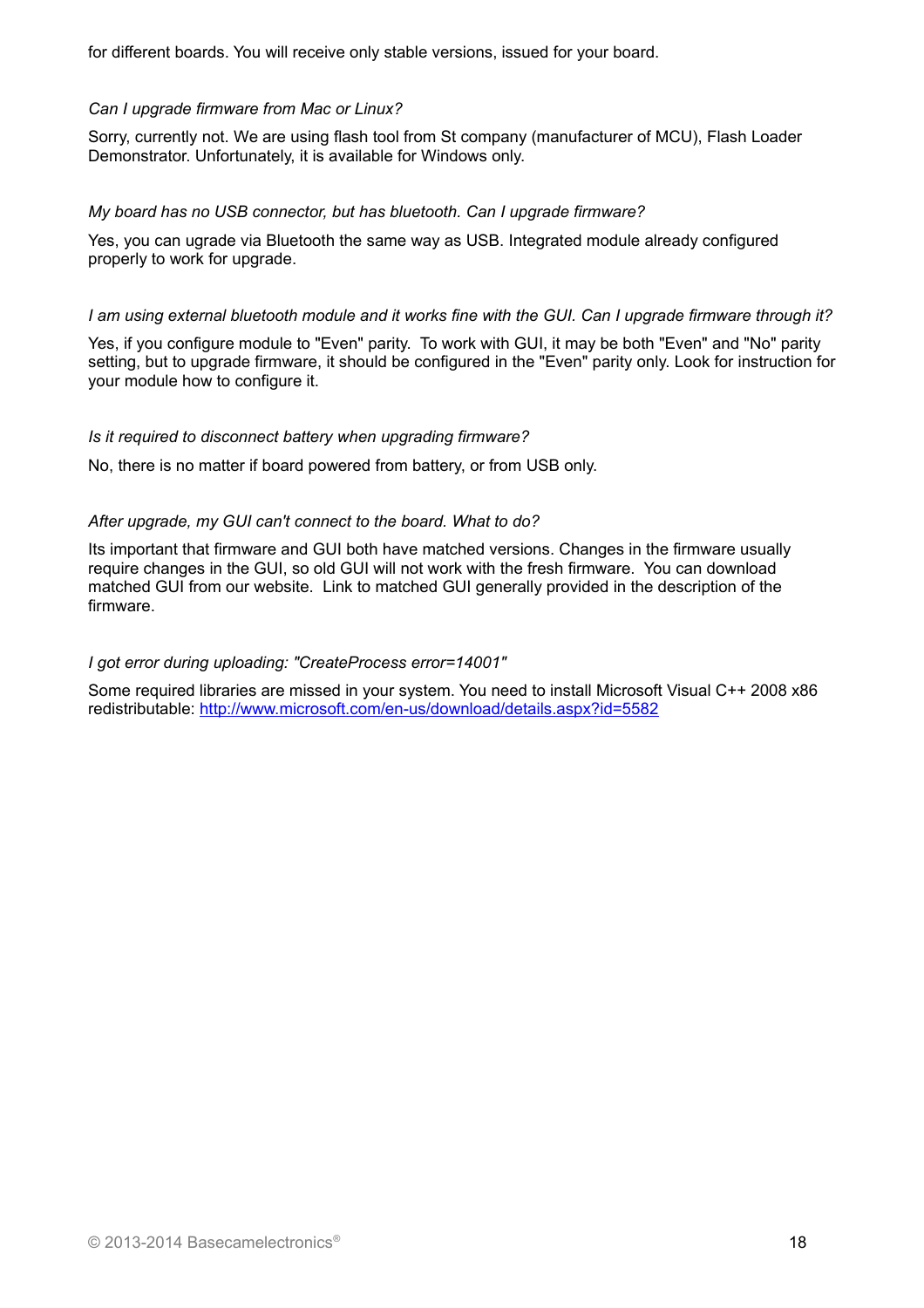# **Step-by-step setup sequence**

### *1. Adjusting the mechanics*

Mount the camera on the tray and balance the gimbal in all three axes. Stabilization quality strongly depends on balance quality. To check your balance, pick your turned off gimbal in hands. Make fast motions along all axes, try to catch resonance point and swing the gimbal. If it is hard to do - gimbal is balanced correctly.

**NOTE :** *Good balance and low friction can scale down power consumption and keep good quality of stabilization.*

If you rewound motors by yourself, it's recommended to check winding. Remove motors from gimbal, connect them to controller and set parameters P=0, I=0.1, D=0 for each axis and set enough POWER. Connect main power supply. Motors should spin smoothly, while rolling the sensor. Little jitter is normal due to magnetic force between rotor and stator ("cogging" effect).

Pay great attention to sensor installation. Its axes must be parallel with motor axes. Pay attention to mechanical links. They must be a VERY RIGID and backlash-free. Sensor provides feedback data for stabilization, and even any little freedom or flexibility will cause delays and low-frequency resonances. This can complicate setting of PID, and cause unstable work in real conditions (frame vibrations, wind, etc)

### *2. Calibrating the sensor*

Gyro is calibrated every time you turn the controller on, and it takes about 4 seconds. Try to immobilize sensor (camera) as hard as you can in first seconds after powering on, while signal LED is blinking. After powering on you have 3 seconds to freeze gimbal before calibration starts.

If you activated option "Skip gyro calibration at startup", gyro is not calibrated every time and controller start working immediately after powering up. Be careful and recalibrate gyro manually, if you will notice something wrong with IMU angles.

#### **Calibrating Accelerometer**

You must perform ACC calibration only once, but it's recommended to recalibrate it from time to time or when the temperature significantly changes.

- **Simple calibration mode:** set the sensor horizontally, and press CALIB.ACC in the GUI (or menu button, if it's assigned). LED will blink for 3 seconds. Try not to move sensor during calibration. At this step no matter how camera is leveled. You are calibrating the sensor, not the camera!
- **Advanced mode (recommended):** perform calibration in simple mode as above. Then turn sensor in order that each side of sensor looks up (6 positions at all, including base one). Fix the sensor in each position, press **CALIB.ACC** button in the GUI, and wait about 3-4 seconds, while LED if flashing. The order does not matter, but the base position always goes first (because the simple calibration cancels a result of advanced calibration). *You have not to press WRITE button, calibration data is written automatically after each step.*

**NOTE**: Precise *accelerometer calibration is a very important for horizon holding during dynamic flying or YAW rotation.*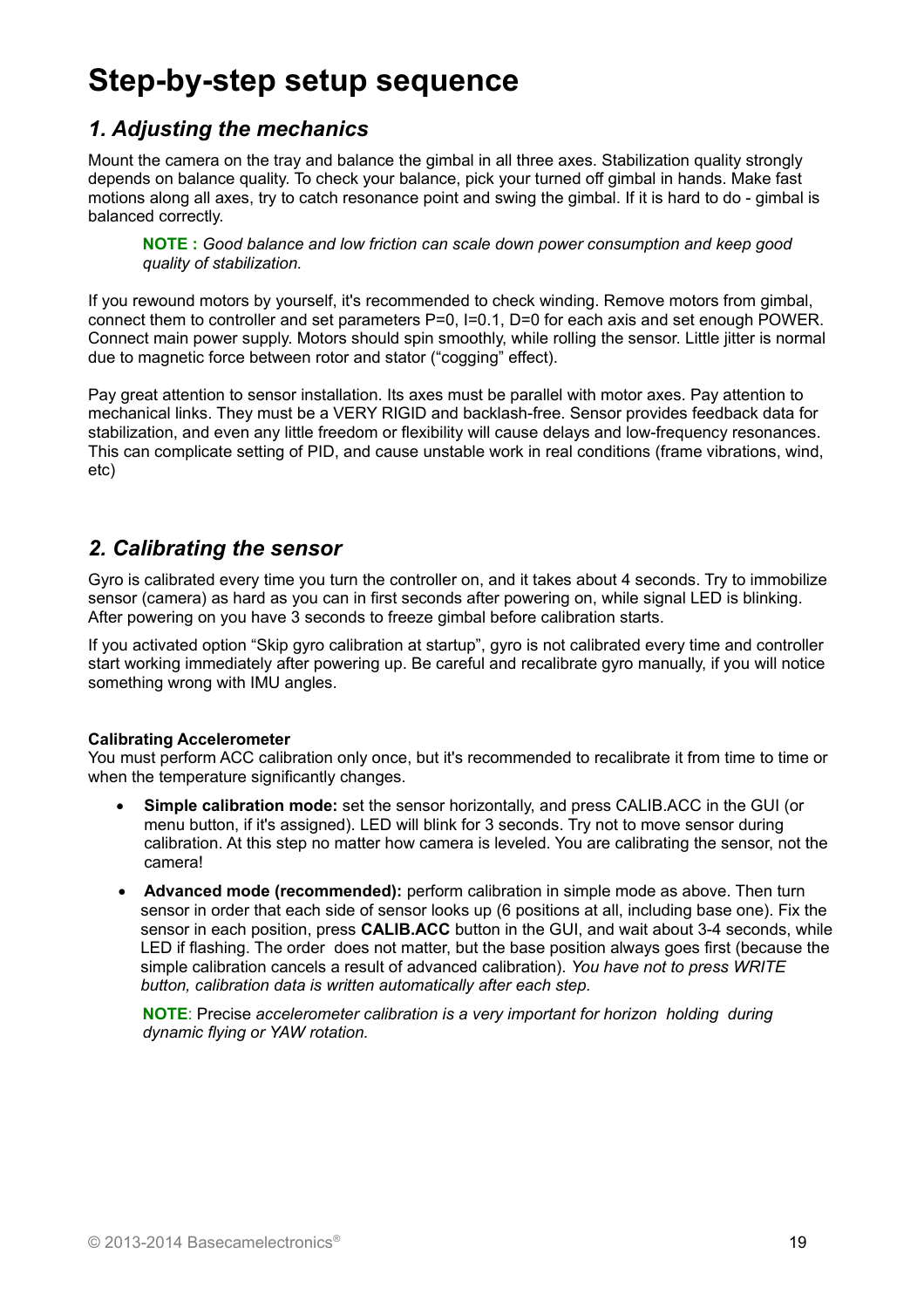

### *4. Tuning basic settings*

- Connect the main power supply.
- Set **POWER** according to the motor configuration (see recommendations above)
- Auto-detect number of poles and motors direction. Do not proceed to next step until proper direction will be detected!
- Adjust PID controller. To check stabilization quality, use peak indicator in the control panel (shown by the blue traces and blue numbers). Incline the frame by small angles and try to minimize peak values by increasing P, I and D to its maximum. You may use gyro data from Realtime Data tab to estimate stabilization quality, too. Better to tune PID with the "Follow Mode" turned OFF for all axes.

Suggested algorythm for PID tuning:

- 1. Set I=0.01, P=10, D=10 for all axes. Gimbal should be stable at this moment. If not, decrease P and D a bit. Than start to tune each axis sequentially:
- 2. Gradually increase P until motor starts oscillate (you may knock camera and see on the gyro graph, how fast oscillation decays). Increase D a little – it should damp oscillations, and decay time decreases. The lower is decay time, the better.
- 3. Repeat step 2 until D reaches its maximum, when high-frequency vibration appears (you may feel it by hands and see noisy line on the gyro graph). Current P and D values are maximum for your setup, decrease them a little and go to step 4
- 4. Increase I until low-frequency oscillation starts. Decrease I a little to keep gimbal stable. Now you found a maximum for all PID values for selected axis. Repeat from step 1 for other axes.
- 5. When all axes are tuned in static, try to move gimbal's frame, emulating a real work. You may notice that cross-influence of axes may make gimbal not stable. In this case, decrease a little PID values from its maximum for axes that looses

The result of good tuning – stabilization error is less than 1 degree when you slightly rock a gimbal's frame.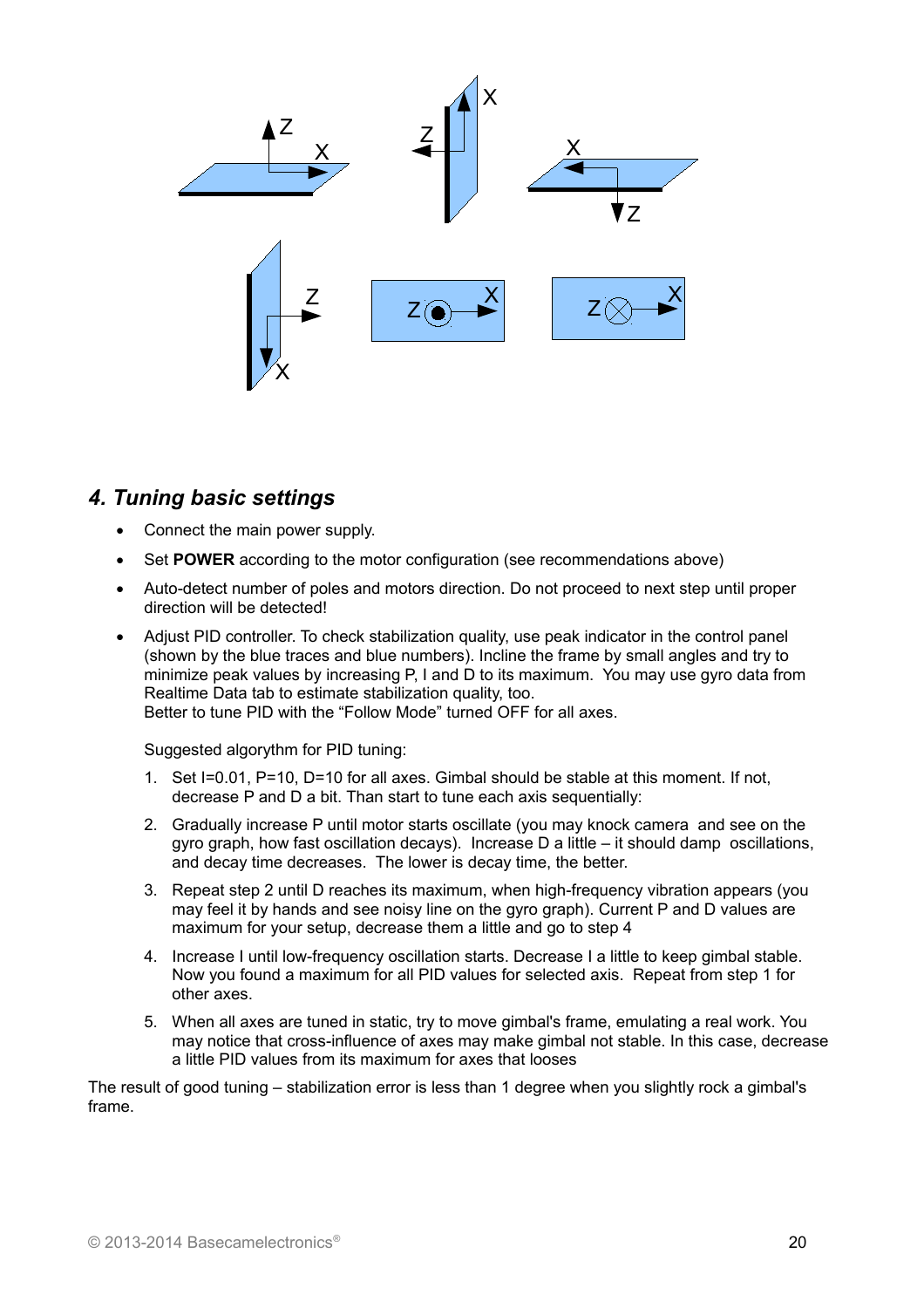### *5. Connecting and configuring RC*

• Connect one of the free receiver's channels to RC\_PITCH input, preserving right polarity

In the RC Settings tab:

- Set **SORCE**=PWM
- Assign RC\_PITCH input to PITCH axis
- Leave all other axes and CMD as "no input"
- For PITCH axis, set **MIN.ANGLE**=-90, **MAX.ANGLE**=90, **ANGLE MODE**=checked, **LPF**=5, **SPEED**=10 (not used in angle mode)
- Connect the battery to the main controller and receiver, and check that RC\_PITCH input receives data in the "Realtime Data" tab (slider should be blue filled and reflects to stick movement)

Now you can control the camera from your RC transmitter, from -90 to 90 degrees. If you are not satisfied with the speed of movement, adjust the **I-term** setting for PITCH in the "Basic" tab.

Try the SPEED mode and feel difference with the ANGLE mode.

Connect and tune remaining axes the same way, as required.

### *6. Testing gimbal in real conditions*

Connect controller to the GUI and turn ON multirotor motors, holding it above your head. Check the vibrations on the camera by using Realtime Data tab / ACC raw data. Try to decrease the level of vibrations using soft dampers.

**NOTE:** *Brushless motors versus traditional servos provide faster reaction, but less torque. That's why it's hard for them to fight against wind and air flows from props. If you are developing multirotor frame by yourself, try to avoid this influences (for example, lengthen arms a bit, or tilt motors away from center or place camera above props in case of H-frame). Also bear in mind, when copter moves with high speed, an air flow is deflected and can affect the gimbal.*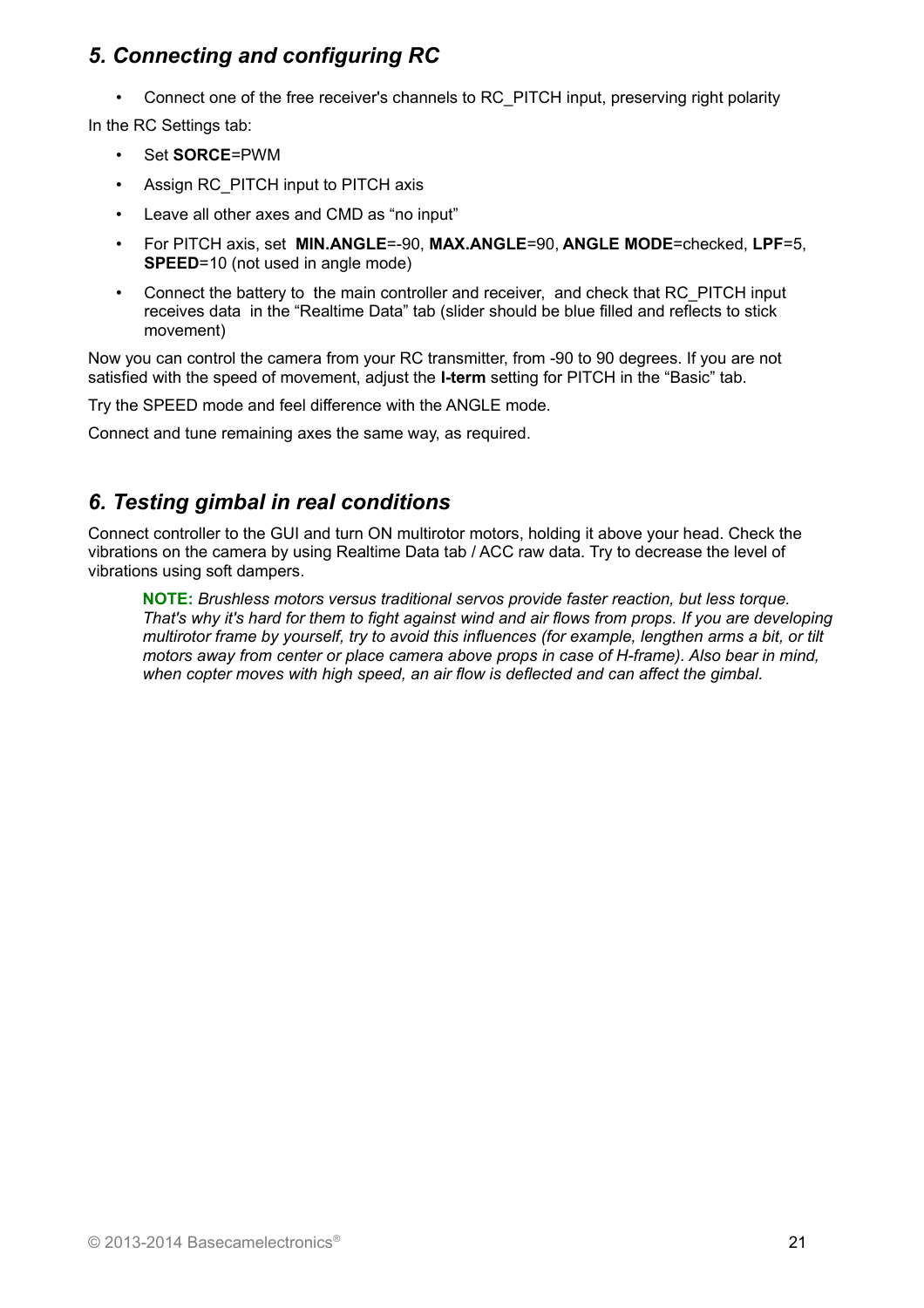# **Possible problems and solutions**

| Problem                                                                                      | <b>Possible causes</b>                                                                                                              | <b>Solutions</b>                                                                                                                                                                                                                                                                                                |  |
|----------------------------------------------------------------------------------------------|-------------------------------------------------------------------------------------------------------------------------------------|-----------------------------------------------------------------------------------------------------------------------------------------------------------------------------------------------------------------------------------------------------------------------------------------------------------------|--|
| Motors don't spin                                                                            | -Power supply is not connected<br>-Supply polarity inverted<br>-POWER set to 0                                                      | -Check all connections<br>-Set POWER between 50200                                                                                                                                                                                                                                                              |  |
| Camera is trying to align, but falls<br>back                                                 | -Camera is not balanced<br>-It's an error in motor windings, or one<br>phase is broken<br>- POWER is not high enough                | -Balance camera<br>-Check motor winding<br>- Increase POWER parameter                                                                                                                                                                                                                                           |  |
| During fast YAW rotating, camera<br>deflects by ROLL, and then slowly<br>gets to horizon.    | -Bad accelerometer calibration<br>-Sensor is not in parallel with motor<br>axes                                                     | -Make advanced ACC calibration by 6<br>positions<br>-Align sensor with motor axes                                                                                                                                                                                                                               |  |
| During fast motion with acceleration,<br>camera deflects, and then slowly gets<br>to horizon | -This is normal effect of accelerations                                                                                             | -Try to increase Gyro Trust in<br>Advanced tab                                                                                                                                                                                                                                                                  |  |
| YAW arrow slowly spins in the GUI                                                            | -Slow drift is normal (less than 1<br>degree/minute). It's because of gyro<br>drifts over time.                                     | -Note to sensor Immobility during gyro<br>calibration<br>-Re-calibrate gyro                                                                                                                                                                                                                                     |  |
| Camera slowly drifts by any or all axes<br>just after power on                               | - Bad gyro calibration                                                                                                              | -Re-calibrate gyro                                                                                                                                                                                                                                                                                              |  |
| Clicks and<br>crunch are heard during work. LED is<br>synchronously blinking.                | -I2C errors present. Errors are<br>possible if sensor wires are too long,<br>or motors outs affect sensor by<br>capacitive linkage. | -Shorter sensor wires;<br>-Lower pullup resistors value on the<br>sensor board;<br>-Install spike LC-filter on motor outs<br>(make 2-3 turns of motor cable<br>through ferrite coil);<br>- Install spike LC-filter on sensor wires<br>(the same as motor filter);<br>- Replace sensor with version with<br>LLC; |  |
| High-frequency oscillations.                                                                 | -Feedback self-excitation as a result<br>of high D parameter                                                                        | -Check the graphs to understand on<br>what axis is the problem, and lower D<br>value.                                                                                                                                                                                                                           |  |
| Low-frequency oscillations.                                                                  | -Feedback self-excitation as a result<br>of high D parameter or high P                                                              | Lower P, increase D                                                                                                                                                                                                                                                                                             |  |
| GUI cannot connect to the board.                                                             | -Wrong COM-port selected<br>-GUI and firmware versions doesn't<br>match.                                                            | -Try different COM-ports<br>-Upload the latest firmware, and<br>download matching GUI version.                                                                                                                                                                                                                  |  |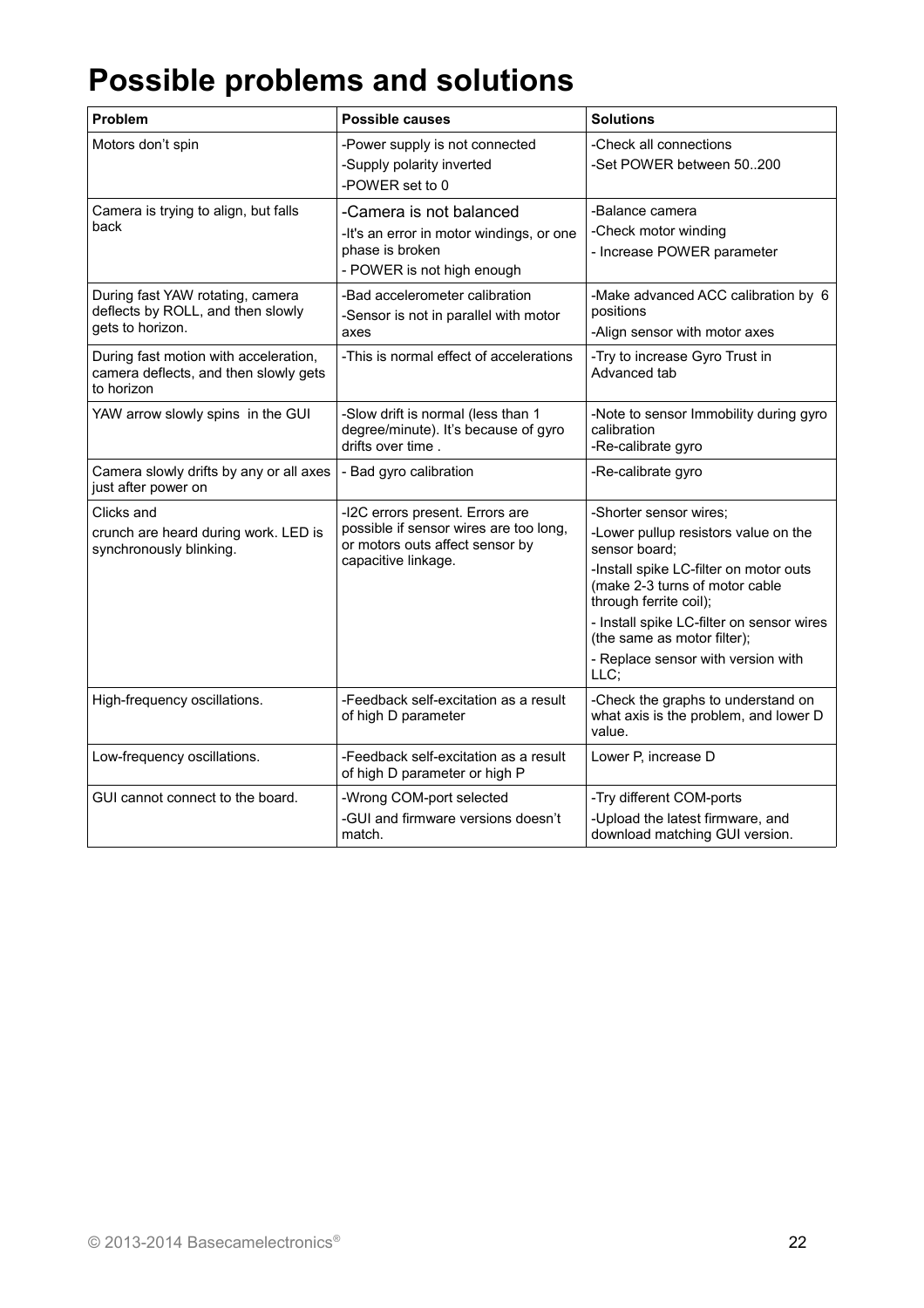# **SimpleBGC 3.0 (32bit) connection diagram**

<span id="page-22-0"></span>